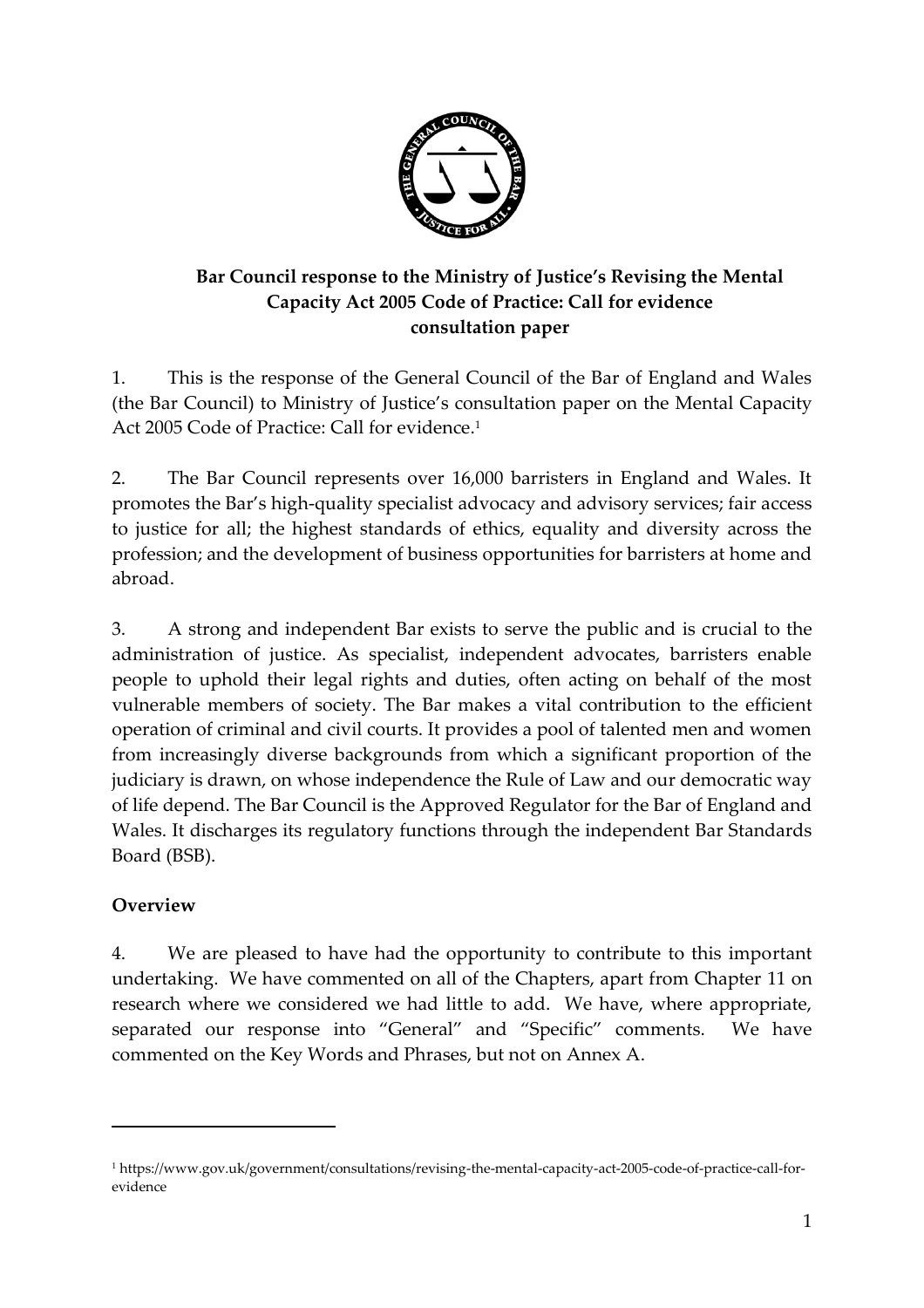5. We have generally adopted the terminology of the Code in referring to the person who may lack capacity as "the person". We have also used the term "P", particularly where this is the term used in caselaw.

## **Question 1: Do you feel the current format of the Code of Practice is coherent?**

6. Yes

#### **Please explain your answer:**

7. The Code of Practice is, in general, very impressive in its clear, user-friendly language. It is overdue an update, and we have a number of suggestions for improvement. It is very important that it retains its accessible tone. One of the group working on this response had the experience of advising the aunt of a young woman with learning disabilities, who lacked capacity on a range of issues and who had moved in with the aunt due to a crisis in her supported living placement. The aunt wanted guidance about how she should make decisions when her niece could not, and was referred to the Code of Practice and the next day, told her lawyer "I've been reading this all night- now I understand!" The challenge, therefore is to bring the Code up to date with significant developments through caselaw, without it becoming a legal treatise and losing its special quality.

8. We find the use of scenarios helpful. We have suggested ways in which they should be updated. When the Code was originally consulted on, it was suggested that some of the scenarios were over-simplistic. Where we consider that a scenario would be more effective and realistic if it were a little more nuanced, we have said so.

## **Chapter 1 – What is the Mental Capacity Act 2005?**

**Question 2: Do you feel this chapter provides an up to date explanation of what the Mental Capacity Act 2005 is?**

9. No

# **Please explain your answer. Where possible kindly provide clear reference to specific sections of the Code of Practice you are commenting on:**

10. This is, in general, a helpful introduction to the structure and ethos of the MCA. Some of it is now outdated: the Court of Protection no longer needs to be referred to as "new". Para1.12 should no longer refer to the NHS and Community Care Act 1990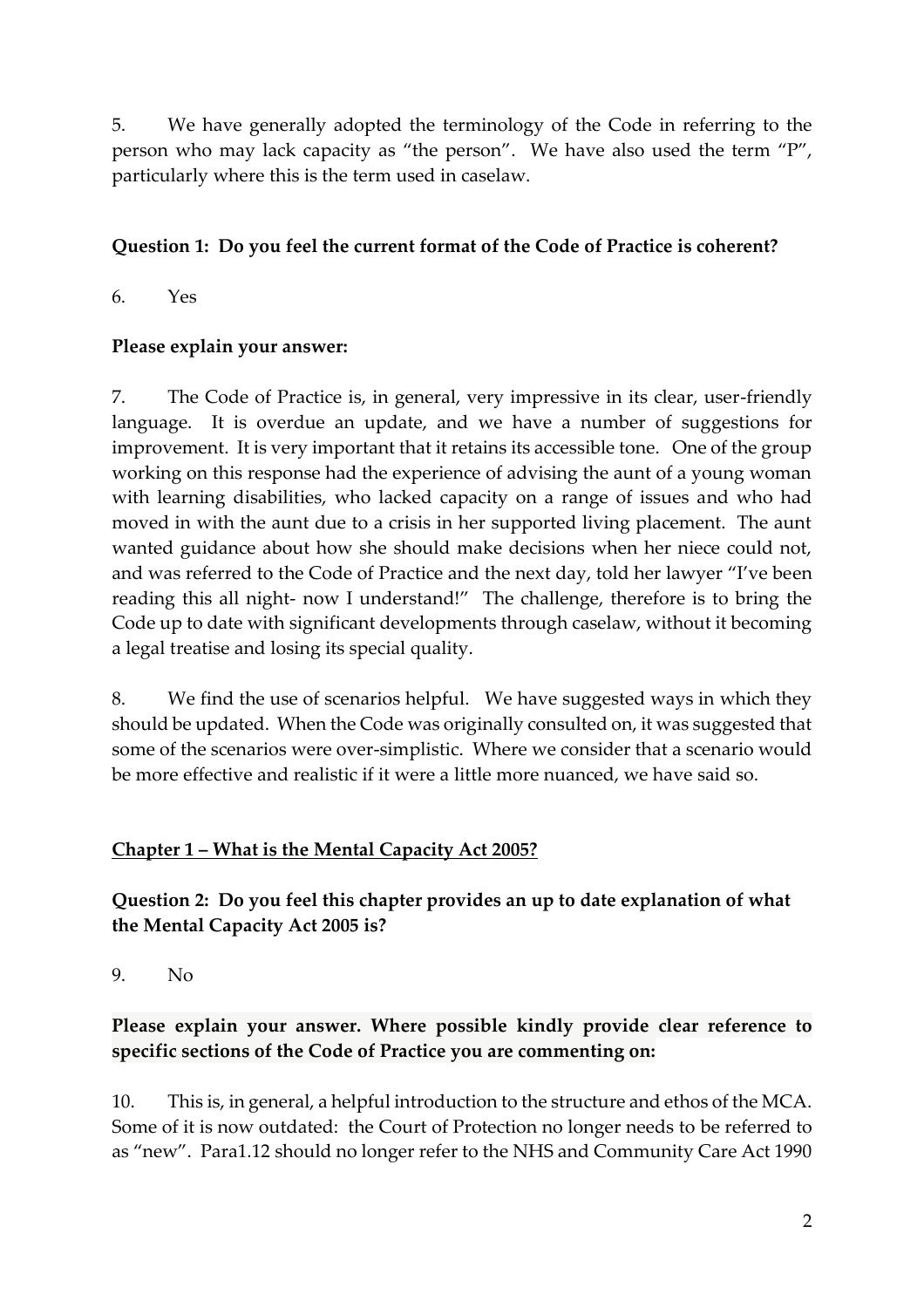but should refer to the NHS Act 2006, Equality Act 2010, Health and Social Care Act 2012 and Care Act 2014.

11. Those tasked with updating the Code should consider including a chapter on Human Rights and may wish to look at Chapter 3 of the 2015 Code of Practice to the Mental Health Act 1983 ("the MHA Code") for an example. It contains a useful table of relevant Human Rights obligations, and a summary of obligations under the Human Rights Act 1998 and Equality Act 2010, through the prism of the MHA Code's guiding principles.

12. This chapter should in particular introduce the United Nations Convention on the Rights of Persons with Disabilities ("UNCRPD"), which has been referred to in a number of significant Court of Protection judgments, including *P (by his litigation friend the Official Solicitor) v Cheshire West and Others [2014] UKSC 19*.

## **Chapter 2 – What are the statutory principles and how should they be applied?**

**Question 3: Does this chapter provide an up to date view of the five statutory principles?**

13. No

**Please explain your answer. Where possible kindly provide clear reference to specific sections of the Code of Practice you are commenting on:**

## **General points:**

14. The statutory principles are clearly and helpfully explained. We note – and we would agree with- the findings of the House of Lords Select Committee in its post-legislative scrutiny of the MCA in 2014 [\(https://publications.parliament.uk/pa/ld201314/ldselect/ldmentalcap/139/139.pdf\)](https://publications.parliament.uk/pa/ld201314/ldselect/ldmentalcap/139/139.pdf) that;

"The empowering ethos of the Act has not been widely implemented. Our evidence suggests that capacity is not always assumed when it should be. Capacity assessments are not often carried out; when they are, the quality is often poor. Supported decision-making, and the adjustments required to enable it, are not well embedded. The concept of unwise decision-making faces institutional obstruction due to prevailing cultures of risk-aversion and paternalism. Best interests decision-making is often not undertaken in the way set out in the Act: the wishes, thoughts and feelings of P are not routinely prioritised. Instead, clinical judgments or resource-led decision- making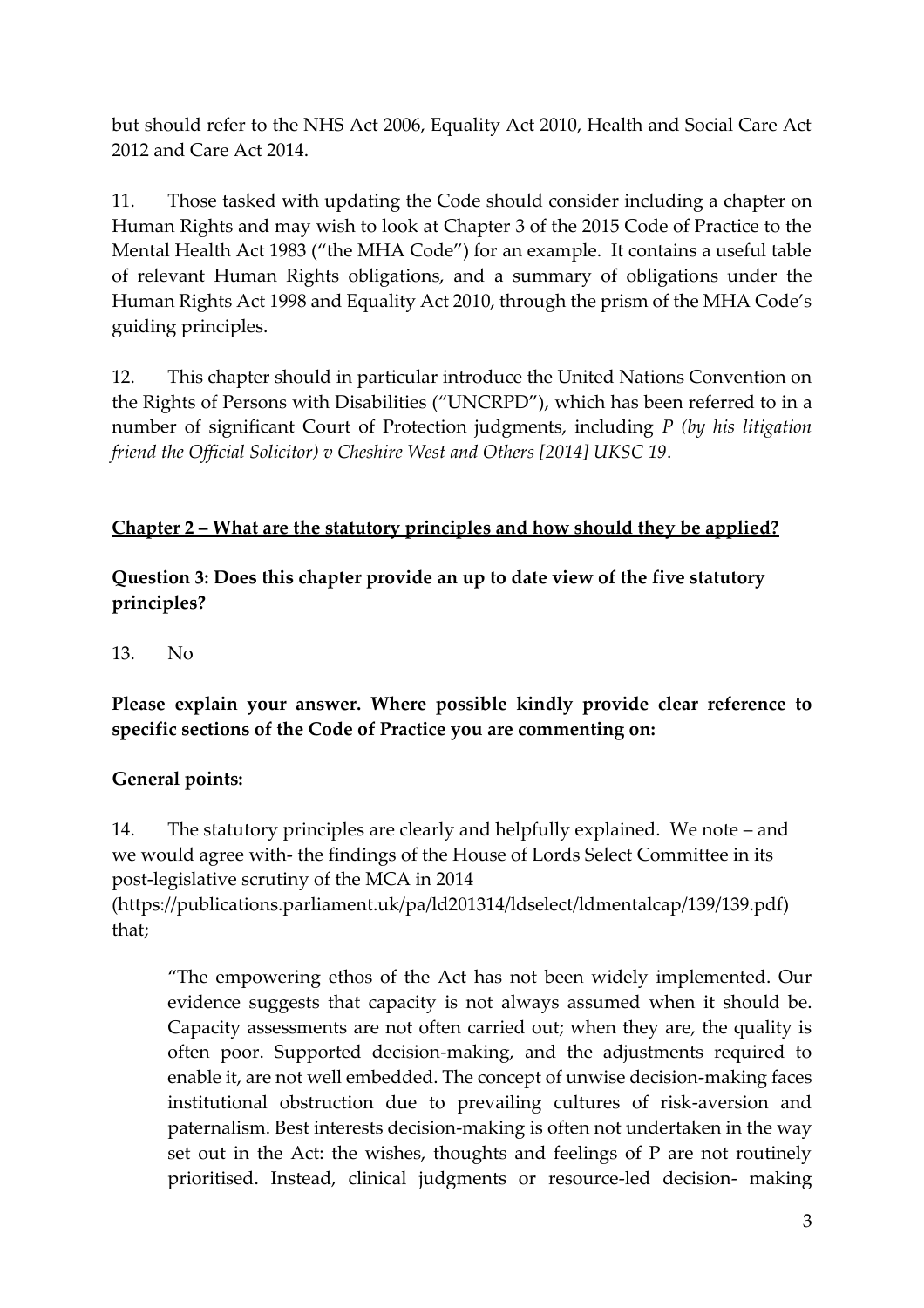predominate. The least restrictive option is not routinely or adequately considered. This lack of empowerment for those affected by the Act is underlined by the fact that many responsible for its implementation continue to consider it as part of the safeguarding agenda. (paragraph 104)

The presumption of capacity, in particular, is widely misunderstood by those involved in care. It is sometimes used to support non-intervention or poor care, leaving vulnerable adults exposed to risk of harm. In some cases this is because professionals struggle to understand how to apply the principle in practice. In other cases, the evidence suggests the principle has been deliberately misappropriated to avoid taking responsibility for a vulnerable adult. (paragraph 105)."

15. To ensure that the Code plays its full part in improving compliance with the MCA, we think it may be important to emphasise (perhaps in the introduction to this chapter) that failure to comply with the MCA, including failure to observe its guiding principles, may open up individuals and organisations to legal challenges. A relatively recent and graphic example can be found in *CH v A Metropolitan Council [2017] EWCOP 12.* A local authority had failed to provide sex education to a married man, found to lack capacity to consent to sexual relations, over a prolonged period during which his wife had been warned that the couple could not lawfully have sexual intercourse. The provision of sex education, as recommended by a psychologist was in line with the principle set out in s1(3) MCA. The court approved a damages award for violation of CH's rights under Article 8.

## **Specific points:**

16. Para 2.2- Add "Additionally, failure to follow the statutory principles could lead to legal challenges".

17. Paras 2.2-2.5- Clarify that the presumption of capacity does not obviate the need to investigate capacity, and perhaps refer to the finding of the Select Committee on this point.

18. Paras 2.6-2.7- Please see comments on the scenarios about the need to provide an example of a longer term piece of work to help a person attain capacity. It would be useful to refer to the UNCRPD in this section, which we appreciate will be expanded upon in chapter 3.

*19.* Paras 2.8- 2.9 The section on undue influence should be updated and should include a reference to the possible use of the inherent jurisdiction following *DL v A Local Authority [2012] EWCA Civ 253.*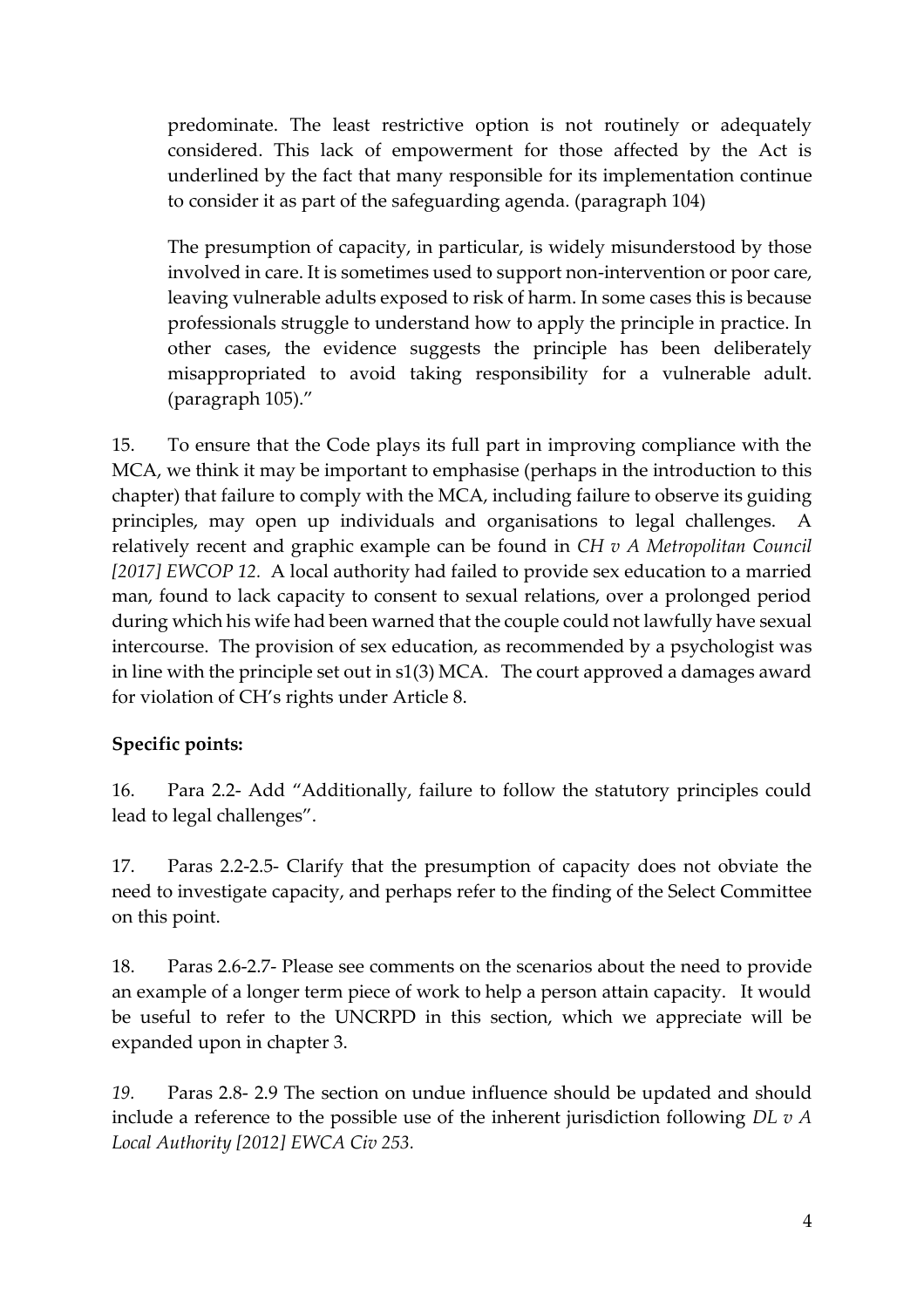20. Paras 2.10-2.11- Perhaps refer to some of the many judgments which emphasise the importance of autonomy, such as *PC v City of York Council [2013] EWCA Civ* 478 at [54].

21. Para 2.12-This paragraph should be updated to reflect post-MCA decisions on best interests and could perhaps refer to Lady Hale's judgment in *Aintree University Hospitals NHS Foundation Trust v James [2013] UKSC Civ 67*: "The purpose of the best interests test is to consider matters from the patient's point of view. That is not to say that his wishes must prevail, any more than those of a fully capable patient must prevail. We cannot always have what we want. Nor will it always be possible to ascertain what an incapable patient's wishes are. Even if it is possible to determine what his views were in the past, they might well have changed in the light of the stresses and strains of his current predicament. In this case, the highest it could be put was, as counsel had agreed, that "It was likely that Mr James would want treatment up to the point where it became hopeless". But insofar as it is possible to ascertain the patient's wishes and feelings, his beliefs and values or the things which were important to him, it is those which should be taken into account because they are a component in making the choice which is right for him as an individual human being."

22. Paras 2.14-2.16- We appreciate that this will be considered in further detail in chapter 5. We agree that these paragraphs are accurate. It may be useful to refer to the decision of the Court of Appeal in *K v LBX [2012] Civ 79*.

# **Question 4: Do you feel the scenarios in this chapter are both relevant and effective?**

23. No

# **Please explain your answer, and if relevant please share a more suitable scenario.**

24. It would be useful to add a scenario in support of section 1(3) which provides an example of longer-term support to a person to enable them to gain capacity. An example is providing sex education to an adult with learning disabilities.

# **Chapter 3 – How should people be helped to make their own decisions?**

**Question 5: Does this chapter provide an up to date view of how people should be helped to make their own decisions?**

25. No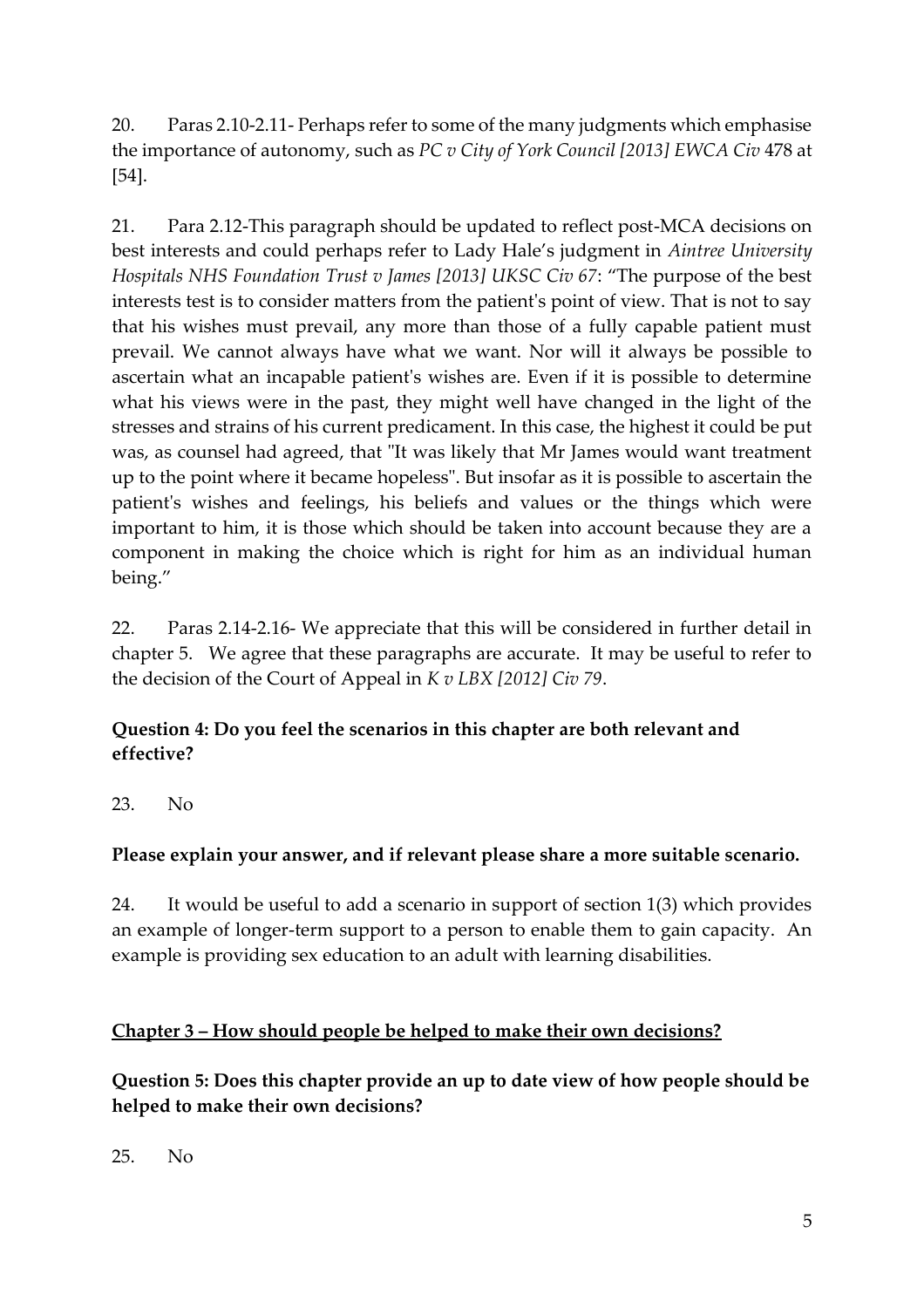## **General points:**

26. It is important not to conflate supporting someone to make a decision, with a capacity assessment under sections 2 and 3 MCA, or to confine support to eliciting wishes and feelings for the purposes of a best interests decision. Modes of supporting a decision should in the first instance form part of a capacity assessment, and if the assessment concludes that the person cannot make the decision even if supported to do so, support is still important to elicit wishes and feelings to feed into a best interests decision. This sequence is not clear in this chapter. Preserving legal capacity through supported decision making is at the heart of article 12 of the UNCRPD.

# **Specific points**

27. Para 3.6 add: The UNCRPD promotes this form of supported decision-making.

28. Para 3.7 add more examples:

- Circle of support to assist a person with a learning disability or cognitive disability understand options, make decisions, and take actions to give effect to that person's will and preferences
- Education on relationships and sex to help people with learning disabilities to understand information about the act, about sexually transmitted infections and about pregnancy
- Provision of an advocate in mental health settings

29. Page 30, last bullet point above para 3.1: consider adding the following: because CRPD is all about providing support to people, and not viewing (as the MCA does) the person as an individual needing to take decisions alone:

*Supporting the person*

• Can anyone else help or support the person to <u>understand available options</u>, help use and weigh those options, make choices or express a view?

30. Para 3.7 add something like "The person needs to be able to understand the salient details, not the minutiae of every option."

31. See comments on the Jane scenario below.

# **Question 6: Do you feel the scenarios in this chapter are both relevant and effective?**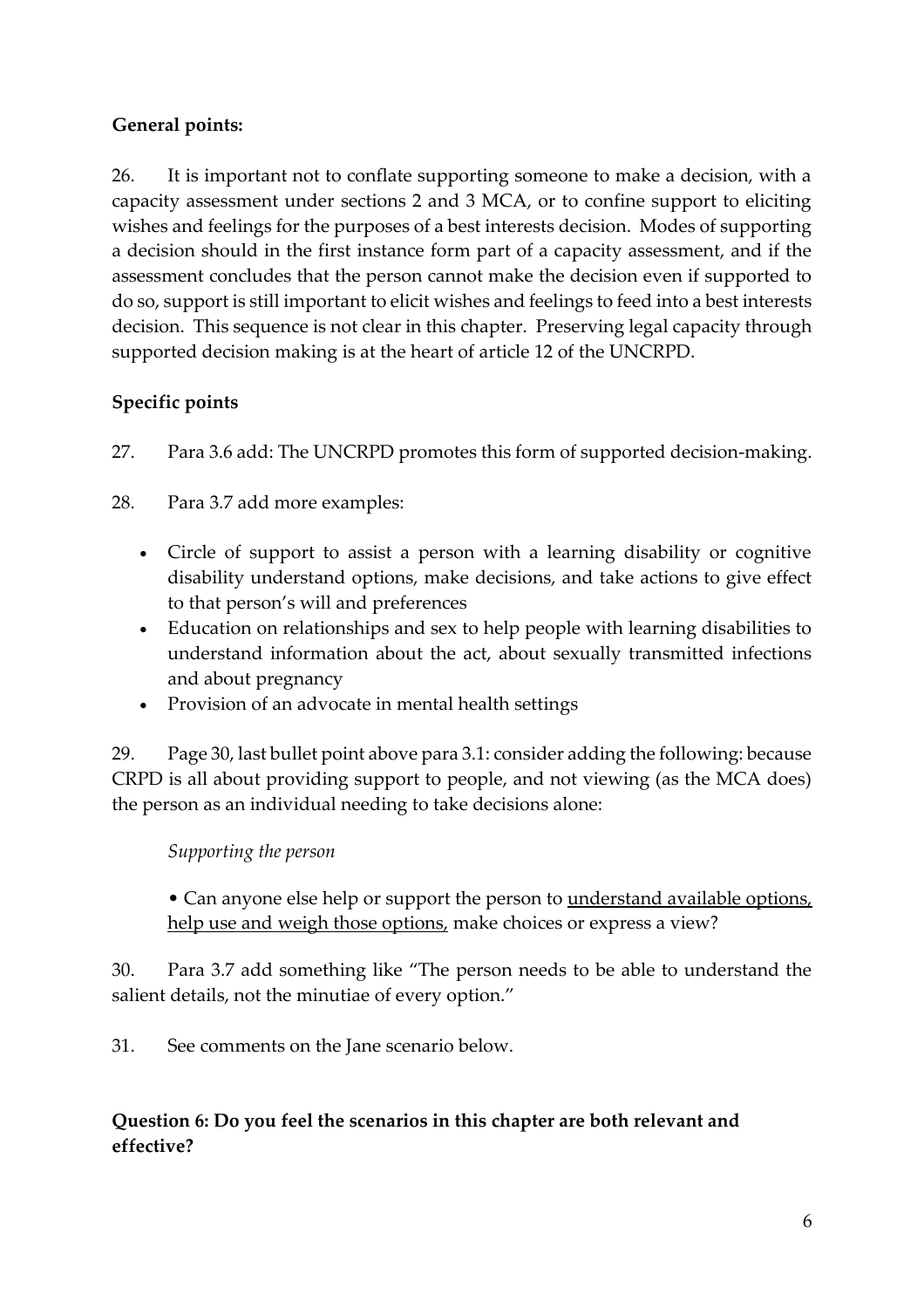#### 32. No

## **Please explain your answer, and if relevant please share a more suitable scenario.**

33. Mrs Thomas scenario: This is helpful and demonstrates that even a simple set of choices needs thought, planning and a creative approach to explanations. For Mrs Thomas this is an important decision which will enhance her quality of life. The importance to the person of any decision, even a simple one, should be emphasised. This scenario could be more expansive in relation to how to explain the choices. Explaining a DVD may be supported with a picture of the room, and people sitting and watching a film. It may require repeating over time, hours or even days. Patience is important. Also it is necessary to factor in that Mrs Thomas really may not want to do either of the activities on offer. She should not be forced to make a choice on every occasion. If she keeps refusing, differing approaches to her decision making should be considered.

34. Jane scenario: The staff should conduct a full capacity assessment. The advocate should be used during that process to see if Jane can be assisted to use, weigh, retain and understand the relevant information. If not, then the advocate can support Jane to express her wishes and feelings. Once suitable places are found and Jane is taken to visit them, a fresh capacity assessment is probably warranted as the level of information, and or her understanding may have changed. With support she may now be able to make this decision.

**Chapter 4 – How does the Act define a person's capacity to make a decision and how should capacity be assessed?**

**Question 7: Does this chapter provide an up to date view of how does the Act define a person's capacity to make a decision and how should capacity be assessed?**

- 35. No.
- 36. We consider this chapter requires some updating:

(a) Re fluctuating capacity: There has been slightly inconsistent case law on the question of decision-making in respect of those with fluctuating capacity. The case of *Royal Borough of Greenwich v CDM [2018] EWCOP 15* is subject to appeal and it is hoped that the Court of Appeal's judgment will be available before the new Code is published. Other cases of relevance include *MB v Surrey County Council [2017] EWCOP B 27* (Bailli citation) and *Re G [2004] EWHC 2222 (Fam)*;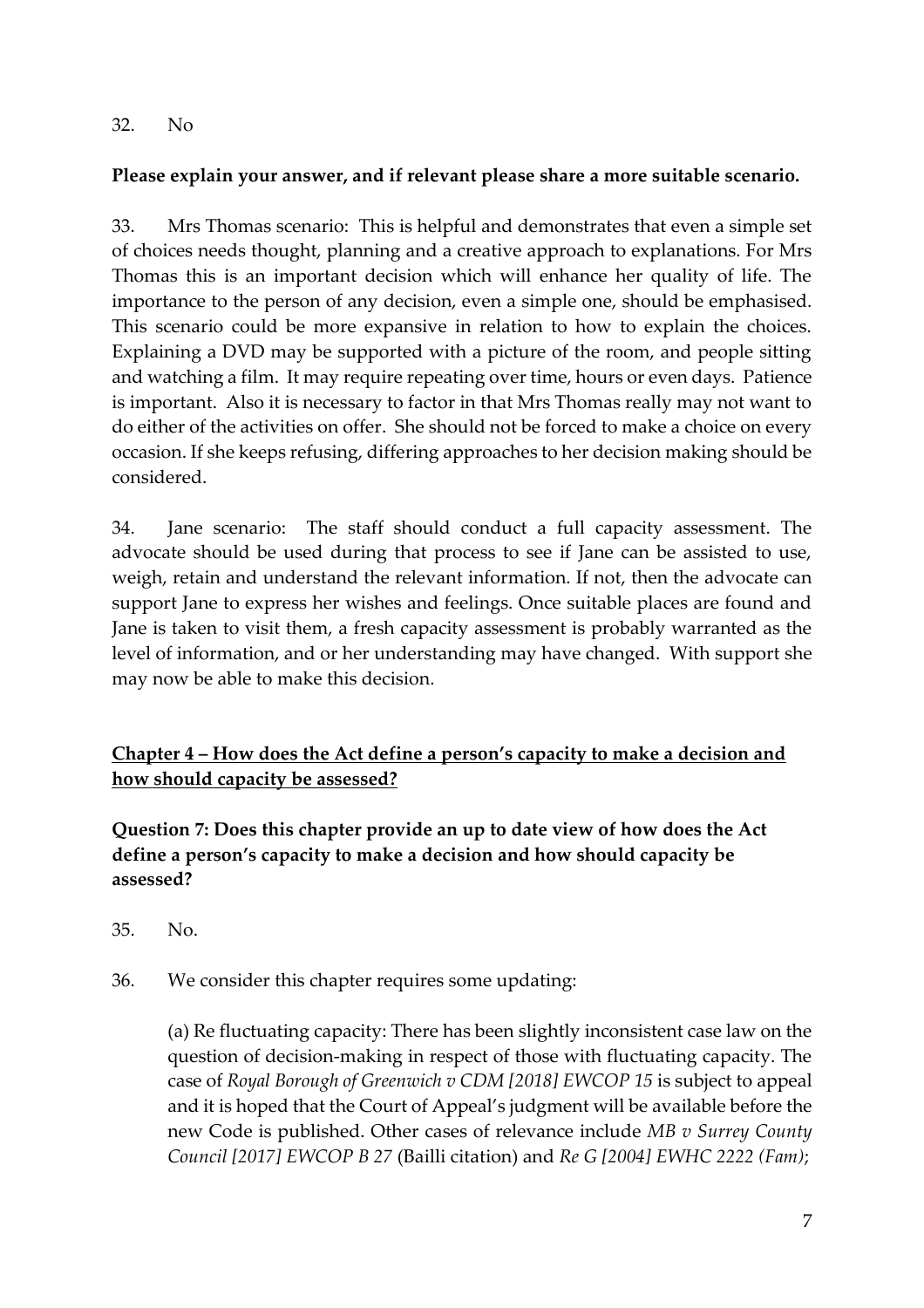(b) See below, in response to question 9.

## **Question 8: Do you feel the scenarios in this chapter are both relevant and effective?**

37. No

# **Please explain your answer, and if relevant please share a more suitable scenario.**

38. The scenarios are relevant but could be made more effective in the following ways:

39. Scenario after 4.9 (Tom): It would be helpful to explain, by reference to the application of the use of the  $s.3(1)$  questions, how the ambulance crew determined that Tom was capable of making healthcare decisions for himself.

**Question 9: With reference to section s 4.11- 4.13 (p.44), we intend to reorder the two stages of the capacity test to reflect the need for capacity assessors to show that the inability to decide must be caused by an impairment of or a disturbance of the mind or brain as reflected in the Court of Appeal judgment. Do you agree with this change?**

40. Yes

# **Please explain your answer:**

41. We agree with this proposal. This change accords with the decision of the Court of Appeal in *PC v CYC [2014] 2 WLR 1*. *[2014] 2 W.L.R.* It would be helpful therefore for the section entitled "Stage 2..." (4.13-4.15) to come before the section entitled "Stage 1..." (4.11-4.12).

42. It may be worth noting, however, that the issue the court was concerned with was not primarily the question of the order in which the questions were posed, but rather that there was a danger that the conclusion that there  $is$  a mental impairment could lead assessors to the conclusion that the mental impairment was enough, on its own, to satisfy the test in s.2(1): See *NCC v PB [2014] EWCOP 14* at paragraphs 89-90.

43. It would perhaps be helpful to stress that both stages of the test must be complied with. This imperative is not underscored in the current Code.

44. The other addition that may be helpful would be for the precise causative relationship required to exist between the "inability to make a decision" and the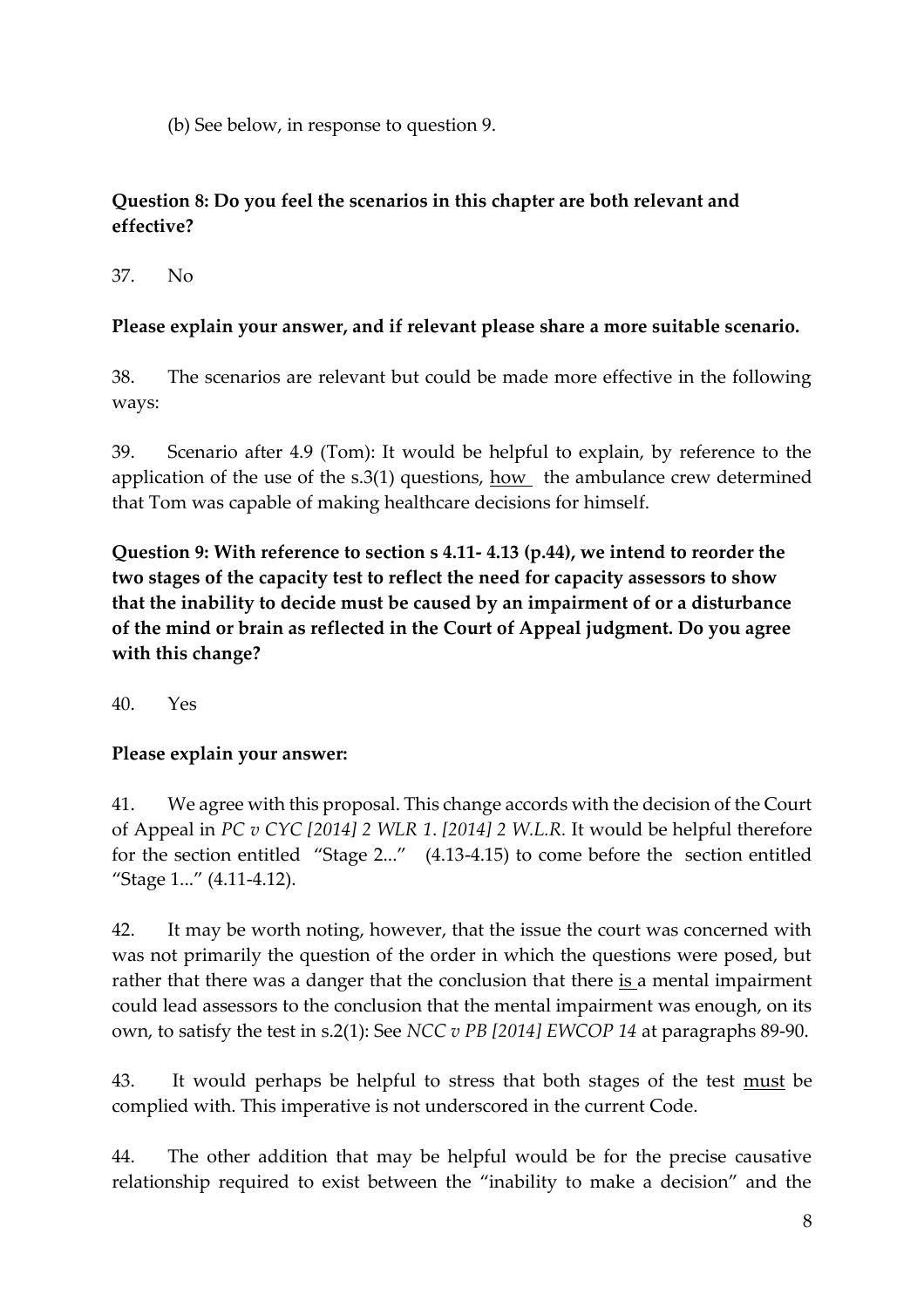"Impairment of, or disturbance in the functioning of the mind or brain" to be set out and explained. It would be useful to refer to:

(a) The fact that the inability must be "because of" the impairment/disturbance. Current paragraph 4.13 suggests that the impairment or disturbance must "affect their ability". It would be clearer to refer to the judgment of the Court of Appeal in *PC v CYC* where the court specifically indicated that "because" of cannot be taken to mean "referable to" or "significantly relates to";

(b) The fact that "because of" does not mean "is the sole cause of", but rather means "an effective cause: *NCC v PB [2014] EWCOP 14* at paragraphs 83-84.

(c) The fact that if there is considered to be undue influence by another/other circumstances ( the sort of influence that would cause the High Court to take steps to protect a vulnerable adult whose ability to make the decision was "overborne" by another or by other circumstances under its inherent jurisdiction), should not lead the assessor to conclude that the assessment of capacity for the purposes of s.2(1) should not be undertaken. Influence can operate to make a person unable to make a decision for the purposes of s.2(1): In *Re A (Capacity: A Refusal of Contraception) [2011] Fam 61* at paragraph 73.

#### **Chapter 5 – What does the Act mean when it talks about 'best interests'?**

**Question 10: Does this chapter provide an up to date description of what is meant by 'best interests'?**

45. No

## **Please explain your answer. Where possible kindly provide clear reference to specific sub-sections of the Code of Practice you are commenting on:**

46. On the whole, this chapter provides an accurate description of what is meant by 'best interests'. However, it should be updated to take account of a number of more nuanced principles that have since developed in the case law. These are as follows.

47. Para 5.8: Who can be a decision-maker? It would be helpful if this could provide some examples from health and social care practice where care or treatment is commissioned by one body but provided by another.

48. Para 5.13 onwards ('what must be taken into account when trying to work out someone's best interests'):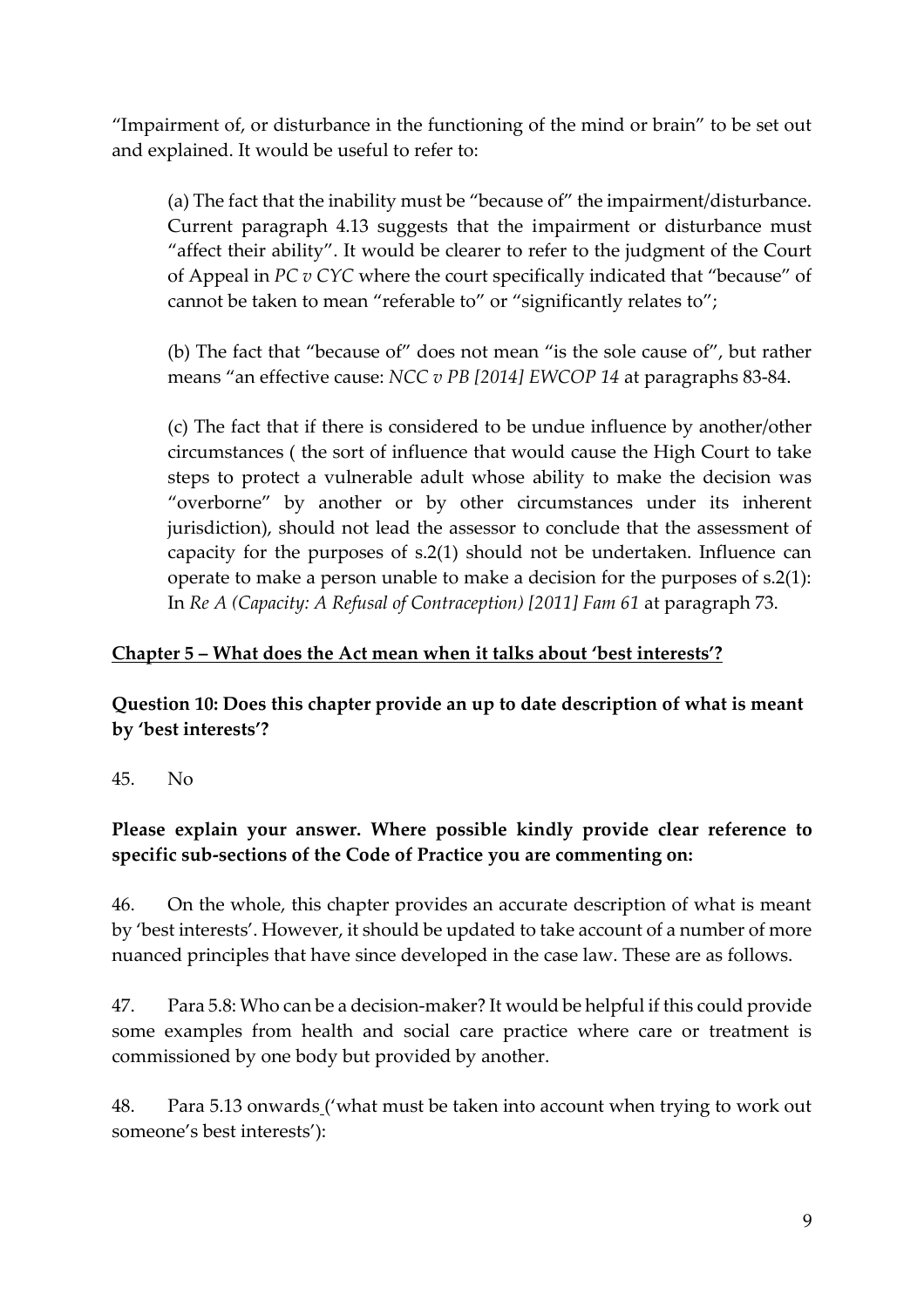- Further to *A Local Authority v WMA* [2013] EWHC 2580 (COP), it is clear that determining what is in the best interests for an incapacitated individual is not the same as deciding what is best for that person ("P").
- The best interests test is not a test of 'substituted judgment'. If sufficiently reliable evidence exists, the answer to the question of whether P would have consented or refused is likely to be determinative of whether continuing such treatment is in their best interests (*Briggs v Briggs (No. 2)* [2016] EWCOP 53; *B v D* [2017] EWCOP 15).
- 'Best interests' do not cease at the moment of death (*In re P (Statutory Will)*  [2010] Ch 33, at [44]; approved in *ITW v Z and others*[2009] EWHC 2525, at [37].).
- 49. Paras 5.18 5.20 ('all relevant circumstances'):
	- These include a consideration of P's rights under Article 8 ECHR (*K v LBX*  [2012] EWCA 79).
- 50. Para 5.37 onwards ('wishes and feelings'):
	- There is now case law to the effect that the best interests test is not an objective test. The purpose of the test is to consider matters from P's point of view, which should be taken into account insofar as is possible. In particular, we make reference to the dicta of: Lady Hale at [45] in *Aintree University Hospitals v James and others*[2013] UKSC 67, Peter Jackson J at [38] in *Re M (Best Interests: Deprivation of Liberty)* [2013] EWHC 3456 (COP), and Charles J at [59] in *Briggs v Briggs (No. 2)* [2016] EWCOP 53.
	- It is also now clear that there is no 'hierarchy' in the factors which must be borne in mind when making a decision on behalf of a person who lacks capacity. The weight of those factors will differ depending on the individual circumstances of the particular case. The incapacitated individual's wishes and feelings will always be a significant factor to which regard must be paid but the weight attached to them will be fact-specific. On this, see the case of *ITW v Z and others* [2009] EWHC 2525, confirming *Re M*[2009] EWHC 2525 (Fam). The authors may wish to list examples of factors which assist in determining weight. A very useful non-exhaustive list was provided at [35] of *ITW v Z and others* [2009] EWHC 2525.
	- A person lacking capacity is entitled to the same protection of his rights under the European Convention as any other individual (*P v Cheshire West* [2014] UKSC 19). In considering the wishes and feelings of such individuals, one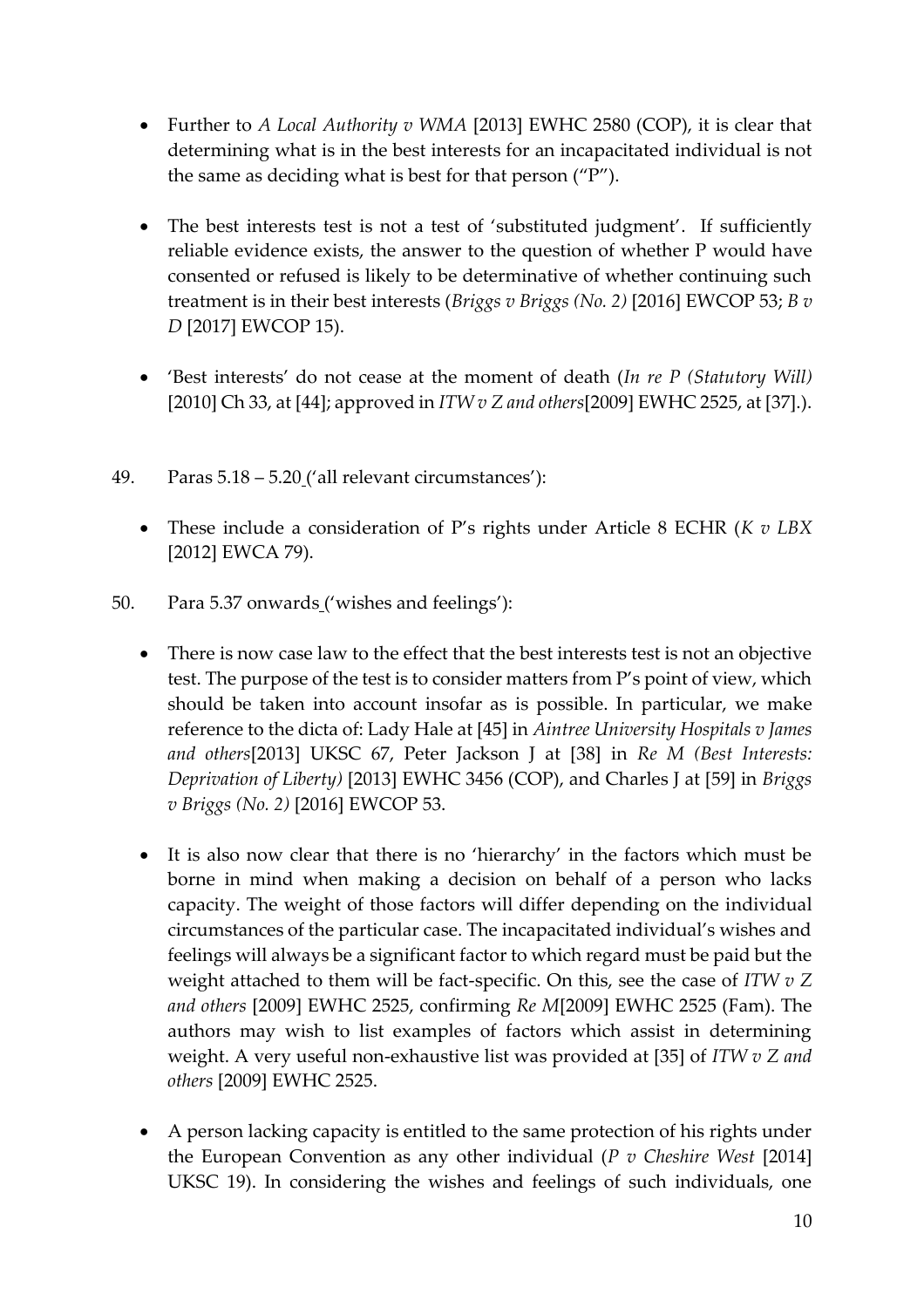should not consider the individual to be a person in good health who has been afflicted by illness. It is more real and respectful to recognise the individual for who he is (*Wye Valley Hospital v Mr B* [2015] EWCOP 60, at [10] – [13]), though it should be noted that , respecting individual autonomy "*does not always require P's wishes to be afforded predominant weight*"; the matter depends on factors such as how invasive the treatment might be and the likely outcome of that treatment for the patient in question (*M v Mrs N* [2015] EWCOP 76, at [28]).

- The case law also suggests that particular weight is to be given to P's past written statements (*Re Treadwell* [2013] EWHC 2409 (COP) at [88]; *Re BM; JB v AG* [2014] EWCOP B20 at [58].
- 51. 5.29 onwards ('life-sustaining treatment'):

52. The section needs to be updated to reflect the case of *Aintree University Hospitals v James and others*[2013] UKSC 67, in which the following clarifications were made:

- The starting point in a case of life-sustaining treatment is a strong presumption that it is in a person's best interests to stay alive.
- Decision-makers should look at P's welfare in the widest sense and try to put themselves in the place of P and ask what his attitude to the treatment is likely to be (Lady Hale, at [39]).
- The Court defined the terms 'futility' and 'no prospect of recovery' in the context of life-sustaining treatment, as used in the Code at paras. 5.31 – 5.33.
- 'Futility' was to be considered as treatment which is "ineffective"' or "of no benefit to the patient" (at [40]) and not merely because it had "no real prospect of curing or palliating the life-threatening condition from which the patient was suffering".
- In the phrase 'prospect of recovery', the word 'recovery' did not mean a "*return to full health*" but "*resumption of a quality of life [which the individual] would regard as worthwhile*" (at [40]).Treatment offering no prospect of recovering to a good state of health can therefore be in the patient's best interests if it may enable him to resume a quality of life which he would regard as worthwhile.
- 53. The following principles also arise from the post-2007 case law:
	- In the case of an individual in a vegetative state, it is necessary for there to be standardised testing before an application to the court (*St George's Healthcare NHS Trust v P* [2015] EWCOP 42, at [49]).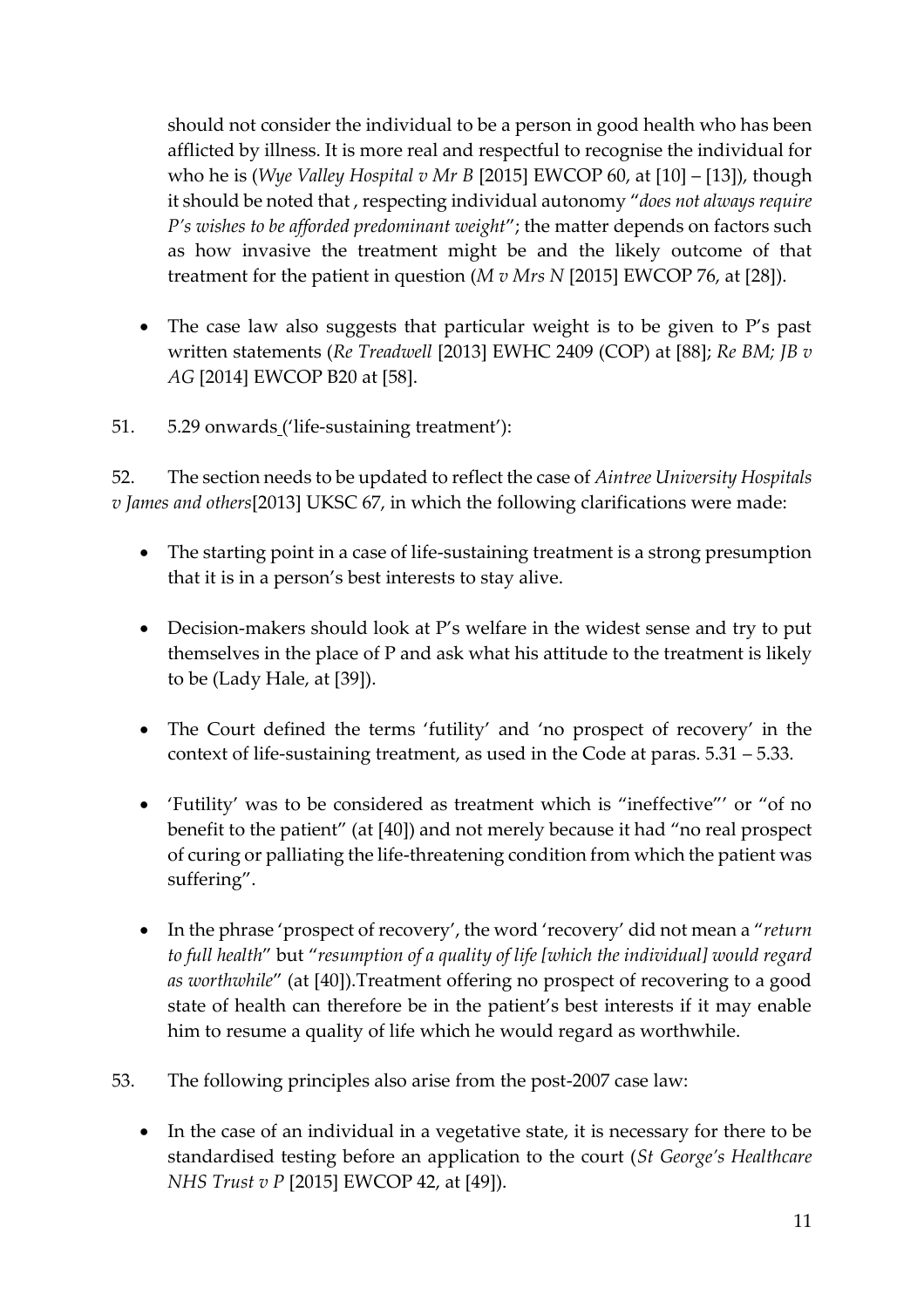- Sanctity of life is important but should not be pursued "to the point where life has become empty of real content or to a degree where the principle eclipses or overwhelms other competing rights of the patient" (Re O [2016] EWCOP 24, at [17]). Quality of life "should be judged not by the values of others but from the particular perspective of the patient" (St George's Healthcare NHS Trust v P [2015] EWCOP 42, per Newton J, at [38]).
- Where the provisions of the MCA 2005 have been followed, the relevant guidance has been observed, and there is agreement between those close to the patient and clinical professionals about what would be in the best interests of the patient, life-sustaining treatment (whether clinically assisted nutrition and hydration or another form of such treatment) can be withdrawn without the need to make an application to the court (*An NHS Trust and others v Y and another* [2018] UKSC 46). However, if the way forward is finely balanced or there is a difference of opinion, a court application should be made(per Lady Black at [125]).

54. 5.65 – 5.67 ('individuals consulted'):

55. At 5.66: it should be added that it may be appropriate to consult with former carers and to take into account oral statements made to them by the person who lacks capacity (*Re M (ITW v Z)* [\[2009\] EWHC 2525 \(Fam\),](https://www.lexisnexis.com/uk/legal/search/enhRunRemoteLink.do?linkInfo=F%23GB%23EWHCFAM%23sel1%252009%25year%252009%25page%252525%25&A=0.6046930986662268&backKey=20_T28464464445&service=citation&ersKey=23_T28464464441&langcountry=GB) at [36]).

56. At 5.67: This should be updated to add that the weight to be given to the views expressed by consultees will depend on factors such as the extent of their knowledge of P, the amount of contact that they have with P, whether they have a vested interest in the decision to be taken and their relationship with P.

57. At 5.68 ('disputes about best interests'):

58. It should be clarified that in the event of a dispute, the MCA 2005 does not give a special status to the opinions of health or social care professionals as above those of family members. Any dispute must ultimately be settled by the Court of Protection. This could usefully cross-refer to Chapters 8 and 15.

## **Other**

59. The issue of covert medication is not currently discussed in the Code but has recently been addressed by the courts. It has been clarified that covert medication is a serious interference with an individual's right to respect for private life under Article 8. Even when a patient is incapacitated, s/he "*should not be subjected to anaesthesia or invasive surgery without, as a minimum, being informed in sensitive and appropriate language*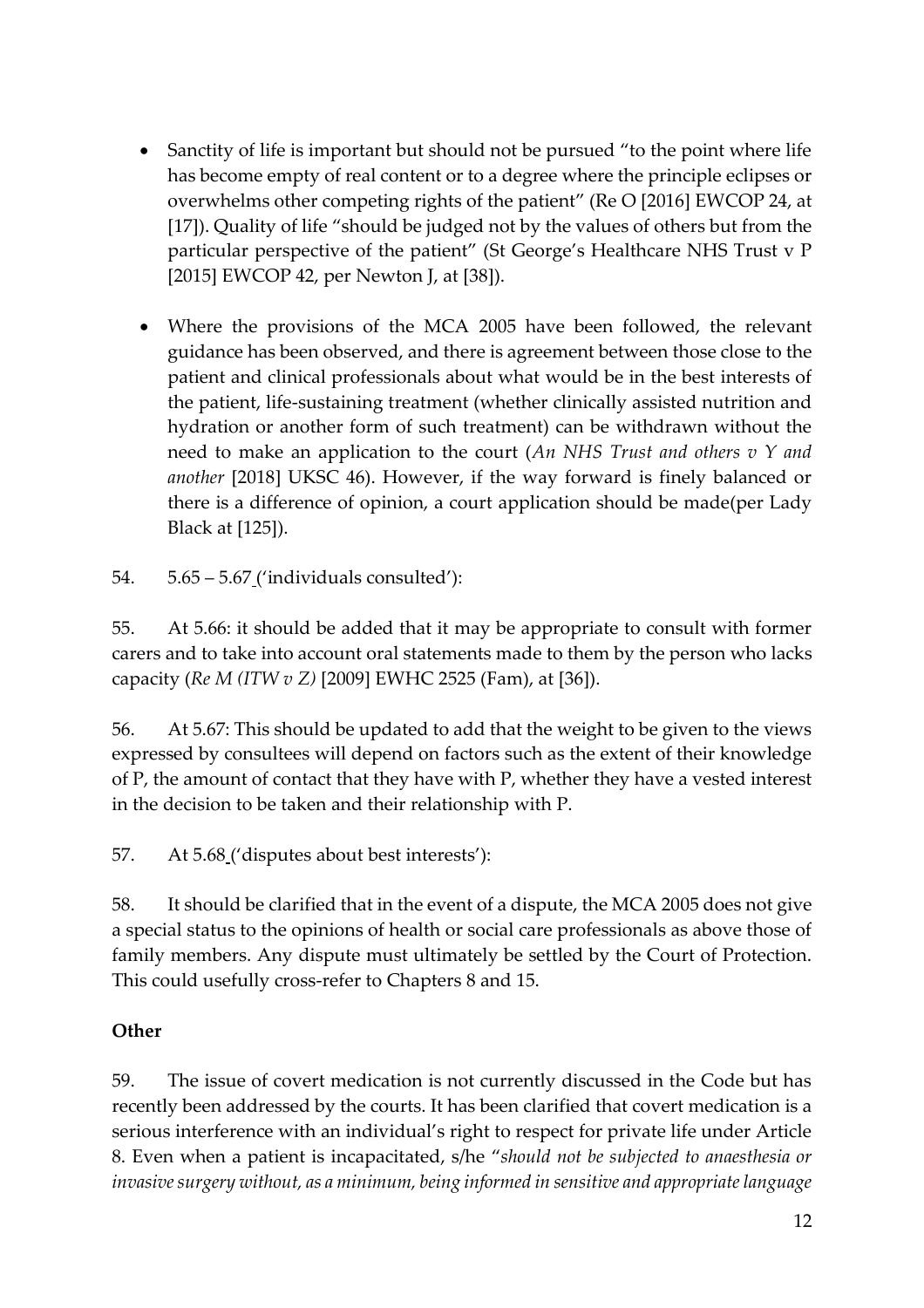*as to what is about to be done to them before it is done*" (*An NHS Trust v The Patient* [2014] EWCOP 54, at [22]). The authors should also have regard to the guidance given by District Judge Bellamy at [43] of *AG v BMBC & Anor* [2016] EWCOP 37.

60. It should however be noted that administration of medication by deception tends to be allowed where an individual, when capacitous, voluntarily sought and engaged fully with treatment prior to losing capacity (*Re AB* [2016] EWCOP 16).

# **Question 11: Do you feel the scenarios in this chapter are both relevant and effective?**

61. No

# **Please explain your answer, and if relevant please share a more suitable scenario.**

62. Page 69 (Pedro): This situation is a little problematic given the dicta on covert medication at para. 8 above. There is no suggestion in the scenario that Pedro has been informed about the prospect of a general anaesthetic being used; only that he would be "involved in the decision" (to clean his teeth; not to do so via an anaesthetic). The covert element of the scenario should therefore be reviewed. The scenario is otherwise a fair 'introductory' scenario to this chapter.

63. Page 71 (Jack): This should be amended to reflect the possibility of conflict between the opinions of Jack's parents and the professionals this and the appropriate course of events in the case of conflict.

64. Page 74 (Martina): The scenario is acceptable though it does not really add much to the chapter. All it reiterates is that the checklist must be followed. The contents of that checklist have already been outlined in paragraphs 5.13 – 5.15. It could instead be used to reflect the absence of a 'hierarchy' between relevant factors and the way in which the weight of each of those respective factors may change in different situations.

65. Page 76 (Amy): The scenario does not address the possibility of the advocate being unable to discern Amy's wishes and feelings. A more realistic scenario is that a number of different individuals are involved in assisting with the determinations of the wishes and feelings of the incapacitated individual.

66. Page 78 (Mr Fowler): This is a reasonable scenario.

67. Page 81 (Andre): This is a somewhat simplistic scenario which does not really tackle the issue of wishes and feelings head-on. If anything, it suggests that they can be ignored. It should be amended to a) outline the kinds of factors which may reveal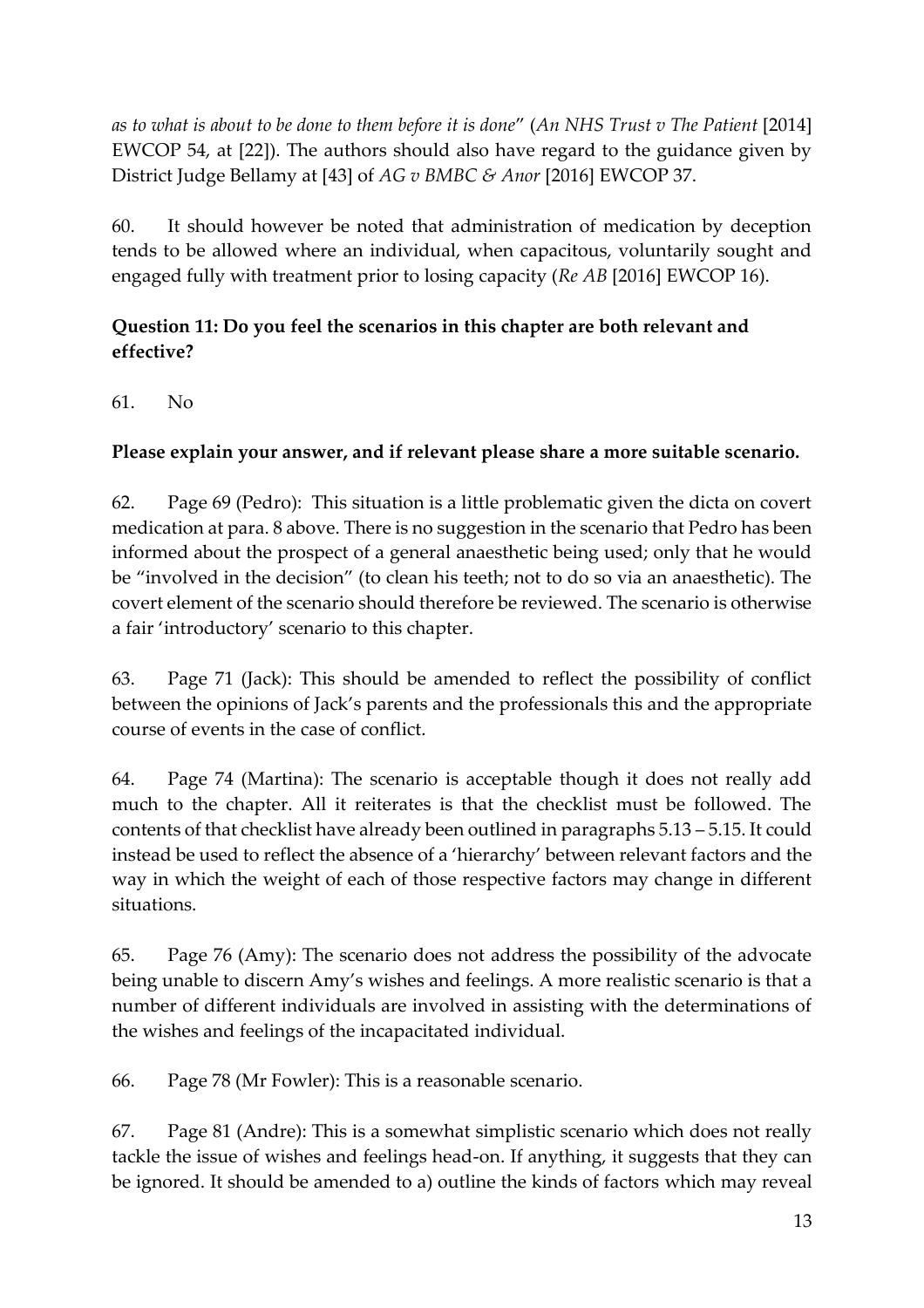information about Andre's wishes and interests in this scenario; b) explain how these have been factored into the decision-making process; and c) justify why the decision was ultimately to give Andre the vaccination.

68. Page 83 (Anita): It would be valuable to ask how Anita's father would or should have reacted if advised that the ethical investments carried a lower rate of return, and would barely meet the cost of Anita's car and equipment. Those preparing the Code may also wish to outline a separate scenario relating to religious belief having regard to the way in which the Court reasoned the case of *Re IH* [2017] EWCOP 9. This addressed whether it was in the best interests of a Muslim individual (1) to fast during daylight hours of Ramadan; and (2) for his axillary (i.e. underarm) and pubic hair to be trimmed, in accordance with Islamic cultural and religious practice insofar as it was safe and reasonable to do so.

69. Page 85 (Lucia): This is, again, somewhat simplistic. Again, what would happen if there were conflict between the views of Lucia's parents and the professionals? It is also difficult to see what this scenario adds to that outlined on page 7.

70. Page 87 (Mrs Prior): This is a fair scenario and continues to be supported by the case law.

71. Page 89 (Mr Graham): No reasoning process is outlined. Why do the attorneys agree what they agree?

72. Page 90 (Robert): The scenario should also address the possibility of disagreement between the views of family members and professionals and the wishes and feelings of the incapacitated individuals.

# **Chapter 6 – What protection does the Act offer for people providing care or treatment?**

## **Question 12: Does this chapter provide an up to date understanding of the protection the Act offers for people providing care or treatment?**

73. No

# **Please explain your answer. Where possible kindly provide clear reference to specific sub-sections of the Code of Practice you are commenting on:**

74. Change of residence: The provisions of the Code which state that a change of residence may involve a deprivation of liberty (6.13) may be interpreted as suggesting that the circumstances in which a proposed change may amount to a deprivation are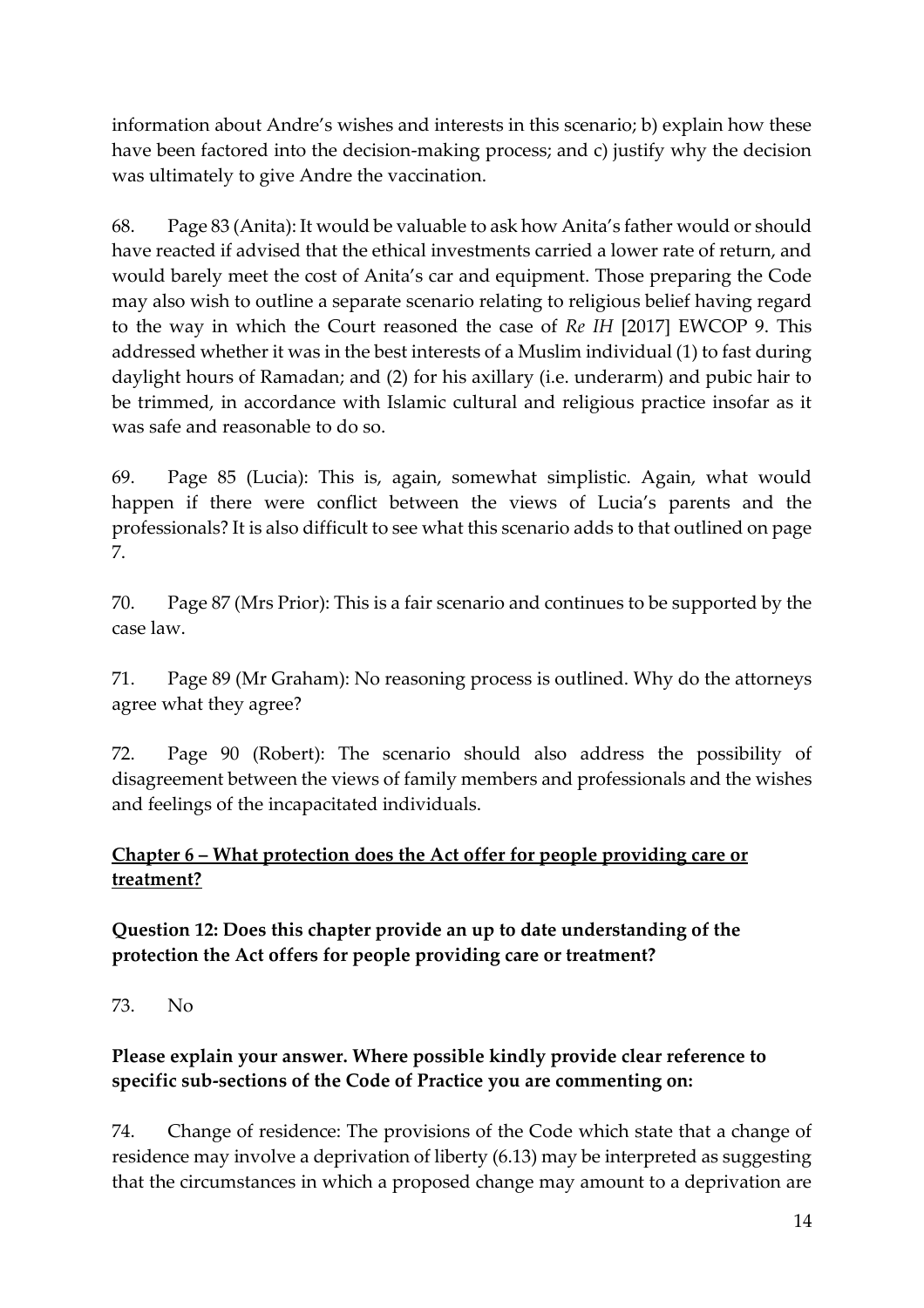rare. This is no longer the case, following the judgment in P v Cheshire West and others [2014] UKSC 22. This section of the MCA Code was, as is known, drafted before Schedule A1 was enacted/in force. It is believed to be necessary ( and this reflects the volume of applications made pursuant to s.21A MCA since Schedule A1 has been in force) to stress that in many cases it is highly likely that a proposed change of residence in defiance of P's wishes, or those of her family or appropriate consultees, will amount to a deprivation of liberty. Very careful consideration will need to be given to this issue and an authorisation of the deprivation of liberty (either via Re X procedure, Schedule A1, or the Liberty Protection Safeguards when enacted) will need to be sought).

75. In light of the decision in *Re MM (Mental Capacity: Contact) [2011] 1 FLR 712* it may be necessary to stress that carers, relatives etc must have a "reasonable belief" in a lack of capacity when deciding whether to act against P's wishes; and where there is a significant disagreement as to either capacity or best interests in these circumstances of which a statutory authority becomes aware, it ought to give careful consideration to placing the matter before the Court of Protection. Whether it is necessary to place the matter before the Court of Protection will largely depend upon the gravity/importance of the decision for P. In any event, a reliable capacity assessment should be undertaken.

76. Paragraph 6.50: It could be noted that restraint to preventing P from attacking others has not been found to amount to a deprivation of liberty (and is therefore permissible under s.6 MCA (*Re RK [2010] EWHC 3355*, reaffirmed on appeal in *RK v BCC [2011] EWCA Civ 1305)*;

77. The revisions to this chapter referred to at 6.53 in light of the enactment of Schedule A1 MCA need to be undertaken.

# **Question 13: Do you feel the scenarios in this chapter are both relevant and effective?**

78. No

## **Please explain your answer, and if relevant please share a more suitable scenario.**

79. All scenarios require revision to take account of the fact that the Code was not amended to take account of the impact of Schedule A1 and the associated case law on the meaning of a deprivation of liberty and the circumstances, and manner, in which authorisation must be sought.

#### **Chapter 7 – What does the Act say about Lasting Powers of Attorney?**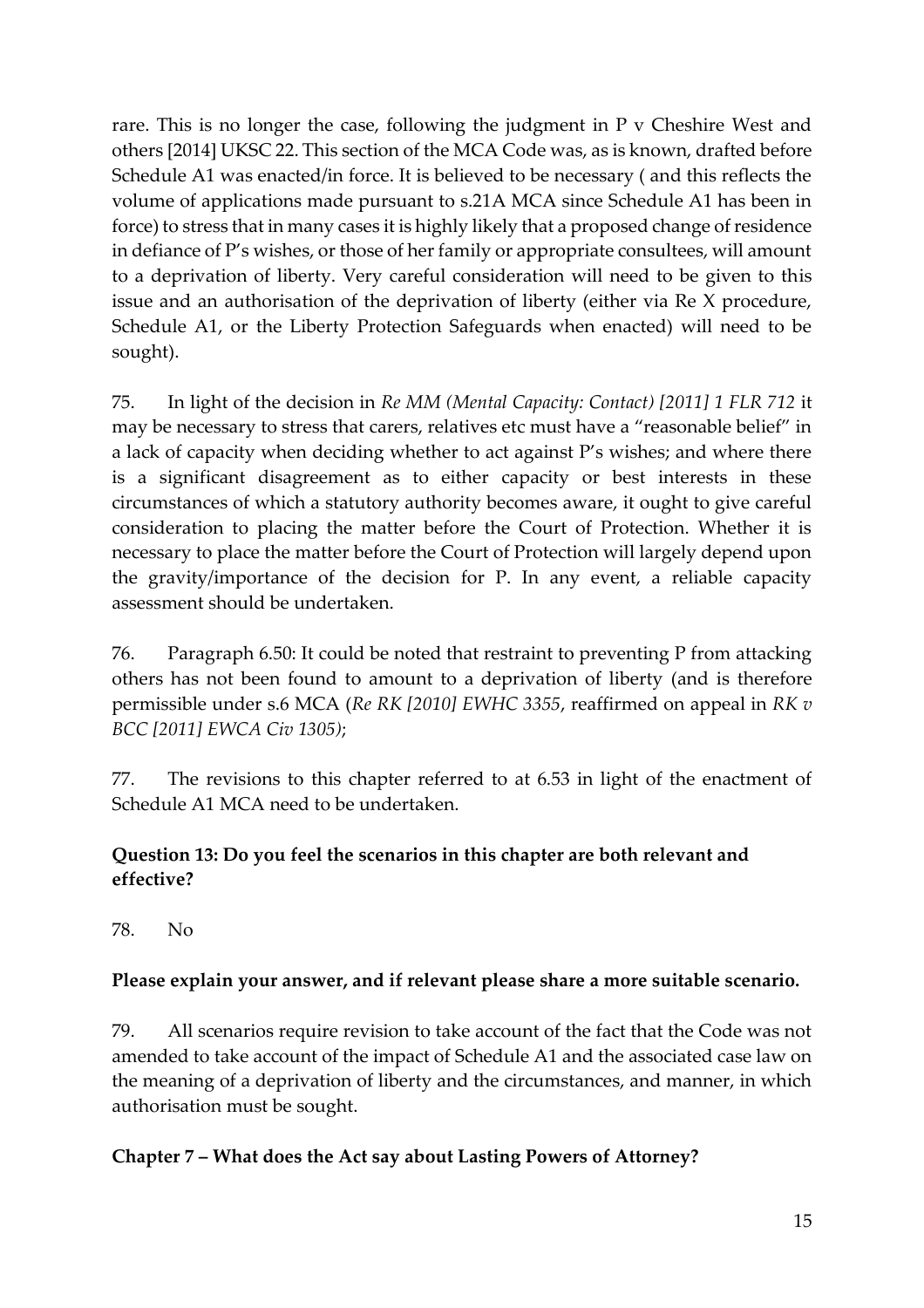## **Question 14: Does this chapter provide an up to date explanation about what the Act says about Lasting Powers of Attorney?**

80. Yes

**Please explain your answer. Where possible kindly provide clear reference to specific sub-sections of the Code of Practice you are commenting on:**

## **General points**

81. We consider that the importance of the Code being user-friendly is particularly pertinent in the context of Lasting Powers of Attorney (LPAs), as attorneys are required to have regard to the Code of Practice when acting. The 'quick summary' introducing this chapter is considered helpful in this regard.

82. Given that LPAs are no longer new and that no new EPAs have been made since the MCA came into force, it is suggested that the comparison between EPAs and LPAs could be moved further back in the chapter. Whilst it may still be useful to include the comparison, it may now be appropriate to give EPAs less prominence.

# **Specific points**

- Footnote 26 forms are also available online, as is a gov.uk guide to making and registering an LPA - [https://www.gov.uk/government/publications/make](https://www.gov.uk/government/publications/make-a-lasting-power-of-attorney/lp12-make-and-register-your-lasting-power-of-attorney-a-guide-web-version)[a-lasting-power-of-attorney/lp12-make-and-register-your-lasting-power-of](https://www.gov.uk/government/publications/make-a-lasting-power-of-attorney/lp12-make-and-register-your-lasting-power-of-attorney-a-guide-web-version)[attorney-a-guide-web-version.](https://www.gov.uk/government/publications/make-a-lasting-power-of-attorney/lp12-make-and-register-your-lasting-power-of-attorney-a-guide-web-version) There is also an online LPA tool [https://www.lastingpowerofattorney.service.gov.uk/home.](https://www.lastingpowerofattorney.service.gov.uk/home)
- Footnote 27 who may and may not be a certificate provider is now provided for by regulation 8 of the Lasting Powers of Attorney, Enduring Powers of Attorney and Public Guardian Regulations 2007. The OPG guidance is available at:

[https://assets.publishing.service.gov.uk/government/uploads/system/uploads](https://assets.publishing.service.gov.uk/government/uploads/system/uploads/attachment_data/file/245569/LPA112_Property_financial_affairs_guidance.pdf) [/attachment\\_data/file/245569/LPA112\\_Property\\_financial\\_affairs\\_guidance.pd](https://assets.publishing.service.gov.uk/government/uploads/system/uploads/attachment_data/file/245569/LPA112_Property_financial_affairs_guidance.pdf) [f.](https://assets.publishing.service.gov.uk/government/uploads/system/uploads/attachment_data/file/245569/LPA112_Property_financial_affairs_guidance.pdf)

• Footnote 28 – the banking guidance has been updated.

83. Para 7.73- This should be updated to refer to the safeguarding duties imposed on local authorities by the Care Act 2014- see comments on chapter 14.

# **Question 15: Do you feel the scenarios in this chapter are both relevant and effective?**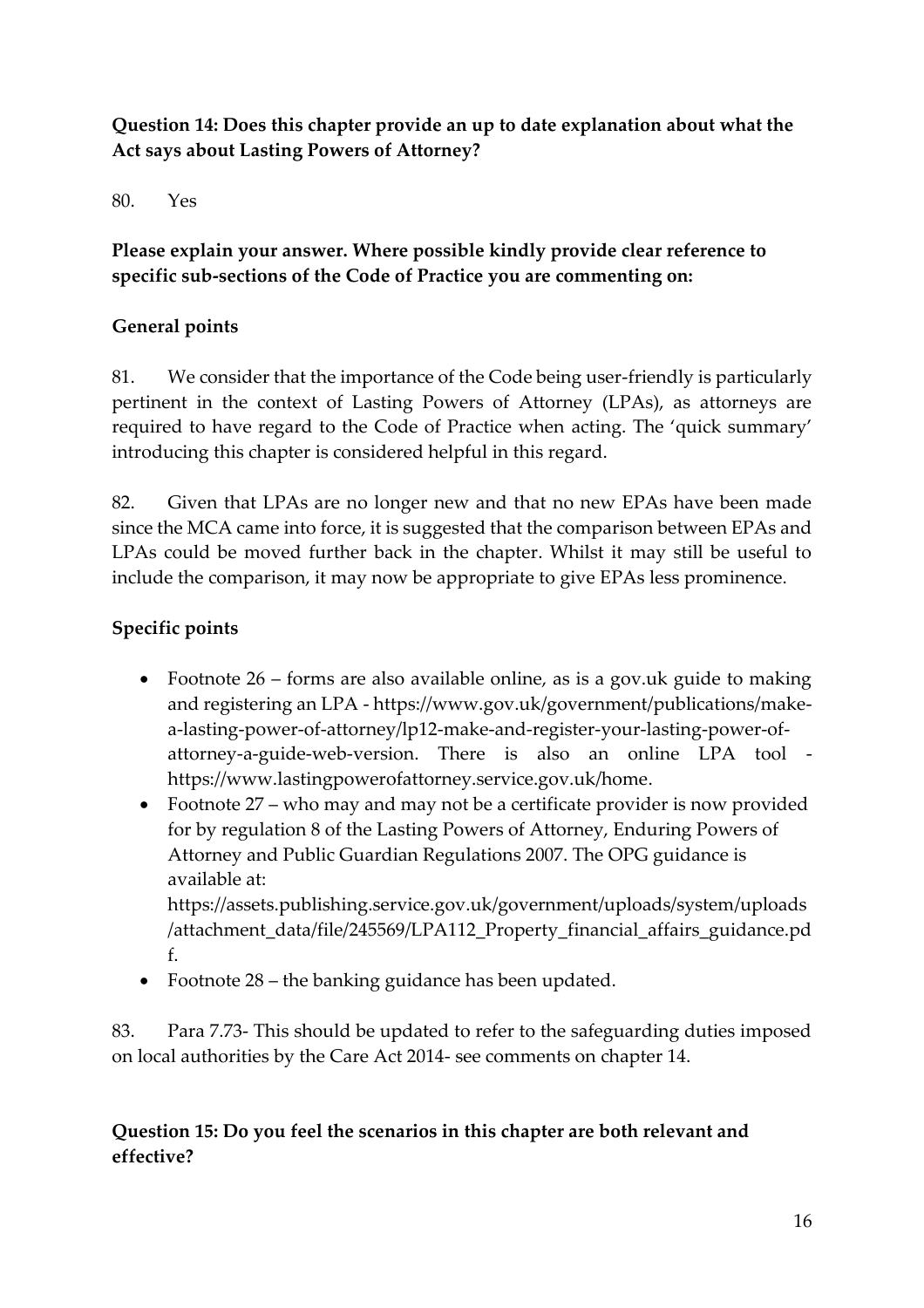#### 84. No

#### **Please explain your answer, and if relevant please share a more suitable scenario.**

85. The scenarios are relevant and effective for addressing the issues they seek to cover. However, they do not address many of the more complex issues that can arise in the context of LPAs, which it is considered would be far more useful. For example, it would be useful to have a scenario (or potentially several different scenarios) addressing when an LPA may be revoked due to an attorney acting in a manner inconsistent with the donor's best interests.

## **Chapter 8 – What is the role of the Court of Protection and court-appointed deputies?**

**Question 16: Do you feel this chapter provides an up to date explanation of what the Mental Capacity Act 2005 is?**

86. No

**Please explain your answer. Where possible kindly provide clear reference to specific sections of the Code of Practice you are commenting on:**

#### **General points**

87. We wonder whether it would be helpful to separate this into 2 chapters, one dealing with deputies and the other with the Court of Protection. Once again, the language of the chapter is clear and accessible which is helpful. In relation to the Court of Protection sections, these require an update to align with caselaw. Care will need to be taken to ensure that these are consistent with other references to the Court of Protection in the Code, such as Chapters 5 and 10. The powers of the Court in relation to section 21A MCA 2005 (clause 21AA in the Mental Capacity Amendment Bill) will also need to be included. It may be helpful to mention that the Court of Protection will usually sit in public with reporting restrictions. If legal aid matters continue to be covered in chapter 15, this chapter should cross-refer to Chapter 15.

## **Specific points**

88. Para 8.3- It may be helpful to add a reference to Practice Direction 3B and the requirements of the "pre-issue stage" in relation to welfare decisions**.**

89. Para 8.6- We agree that this should "signpost" the reader to Chapter 12 rather than provide detailed information here.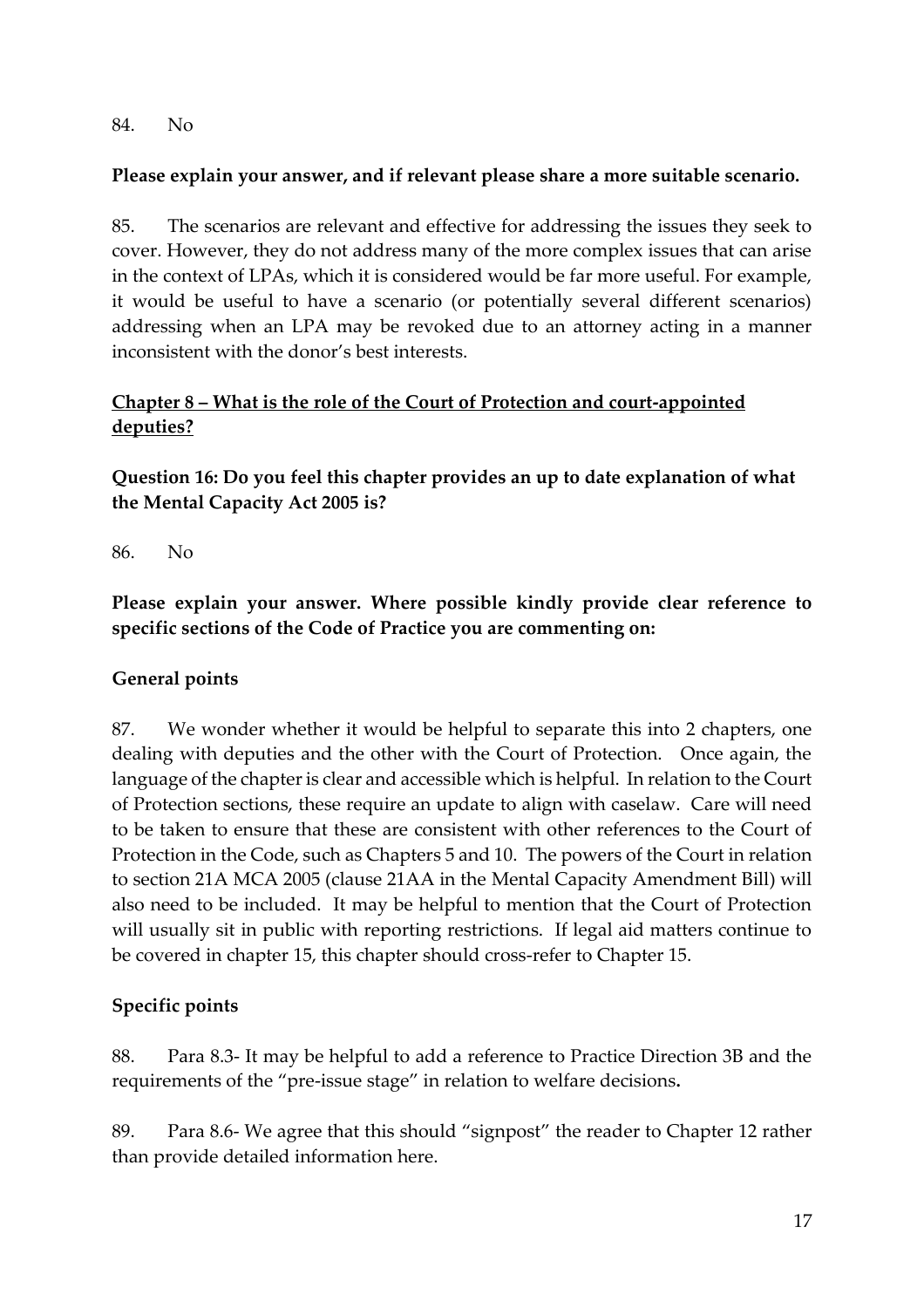90. Para 8.7-8.10 need to be updated to provide clarity about the responsibility of statutory bodies to bring significant welfare disputes which cannot be resolved by discussion to the Court (following *London Borough of Hillingdon v Neary [2011] 4 AER 584, [2011] EWHC 1377 COP)* and the requirements on RPRs and in some cases local authorities to bring challenges under section 21A MCA 2005, following in *AJ v A Local Authority [2015] EWCOP 5*. It is important for the Code to make it clear that a failure to bring an appropriate case to the Court of Protection may result in a violation of the relevant person's rights under Articles 5 or 8.

91. Para 8.10 requires revision to reflect the range of options for the representation of the person lacking capacity now provided for in the Court of Protection Rules 2017 (COPR r1.2).

92. Para 8.11 needs to be updated to reflect section 21A MCA 2005.

93. Para 8.16 Whilst it is reasonable to expect those disagreeing over capacity to attempt to resolve the issue without litigation, we are not sure that it is right to say that such applications are rare. In addition the challenges by the person who is asserted to lack capacity and disputes between family members, health bodies may need to ask the court to resolve a question as to a person's capacity to consent to treatment. Local authorities may find themselves needing to ask the Court to resolve issues such as capacity to consent to sexual relations.

94. Para 8.18-8.24- This section needs to be overhauled in response to the Supreme Court's decision in *An NHS Trust v Y (by his litigation friend the Official Solicitor) and others [2018] UKSC 46*. Care should be taken to ensure that it is consistent with any practice guidance given by the Court. The Code as it was originally drafted, for example, was found to be inconsistent with what was then Practice Direction 9E (see *Director of Legal Aid Casework and others v Briggs [2017] EWCA Civ 1169)*. Practice Direction 9E has been withdrawn and it is understood that there will be replacement guidance issued in the relatively near future.

95. Para 8.25-8.26- It may be helpful here to mention *N v ACCG [2017] UKSC 22*, to make clear the limitation of the powers of the Court of Protection.

# **Question 17: Do you feel the scenarios in this chapter are both relevant and effective?**

96. No

**Please explain your answer, and if relevant please share a more suitable scenario.**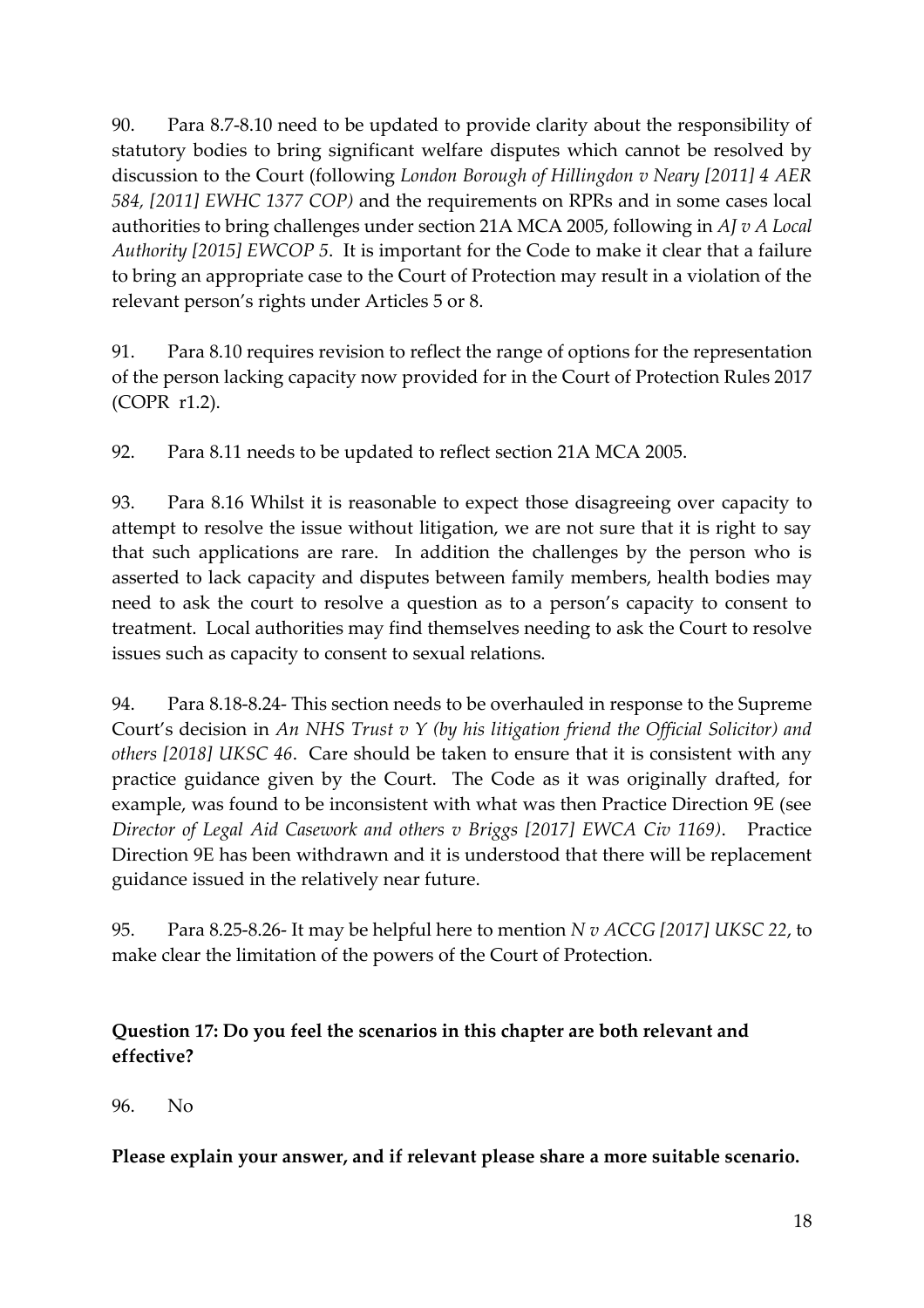97. Case study- Sunita: We can see the point that this case study is attempting to make. However, if a vulnerable adult was being withheld contact from someone he is close to, when there was no evidence that this was in the brother's best interests, this would constitute a restriction in his care arrangements that does not appear to be justified. Many advisers would suggest inviting the relevant local authority to make the application.

98. Scenario 2- Mrs Worrall: It might be sensible to amend this so that the solicitor has been appointed under an LPA (for property and affairs) rather than an EPA.

## **Chapter 9 – What does the Act say about advance decisions to refuse treatment?**

# **Question 18: Does this chapter provide an up to date explanation about what the Act says about advance decisions to refuse treatment?**

99. Yes, with some updates needed.

# **General points**

100. The contents of this chapter remain accurate. The principles on advance decisions have not departed from the original statutory principles outlined in sections 24 – 26 of the Mental Capacity Act 2005. However, the courts have provided a number of clarifications in the case law and the chapter should be updated to reflect these. These are outlined below.

# **Specific points**

101. 9.7 – 9.9('capacity to make an advance decision'):

102. The paragraphs accurately summarise the basic principle that an individual who has made an advance decision should be assumed to have capacity unless there are reasonable grounds to doubt that the person had the capacity to make the advance decision at the time they made it. However, it does not do much more than this, referring readers back to chapter 3. It is clear that there may be a number of factors which may be specific to an individual's capacity to make an advance decision, as opposed to capacity generally. These are helpfully outlined by Alex Ruck Keene in his 2012 paper 'Advance Decisions: getting it right?' and include, in his terms:

a. "The nature of the treatment(s) that is/are to be covered by the advance decision, including, if various forms of intervention are necessary to support a particular purpose, that there is more than one intervention, and the core elements of those forms of intervention which are to be covered (e.g. *A Local Authority v E* [2012] EWHC 1639 (COP));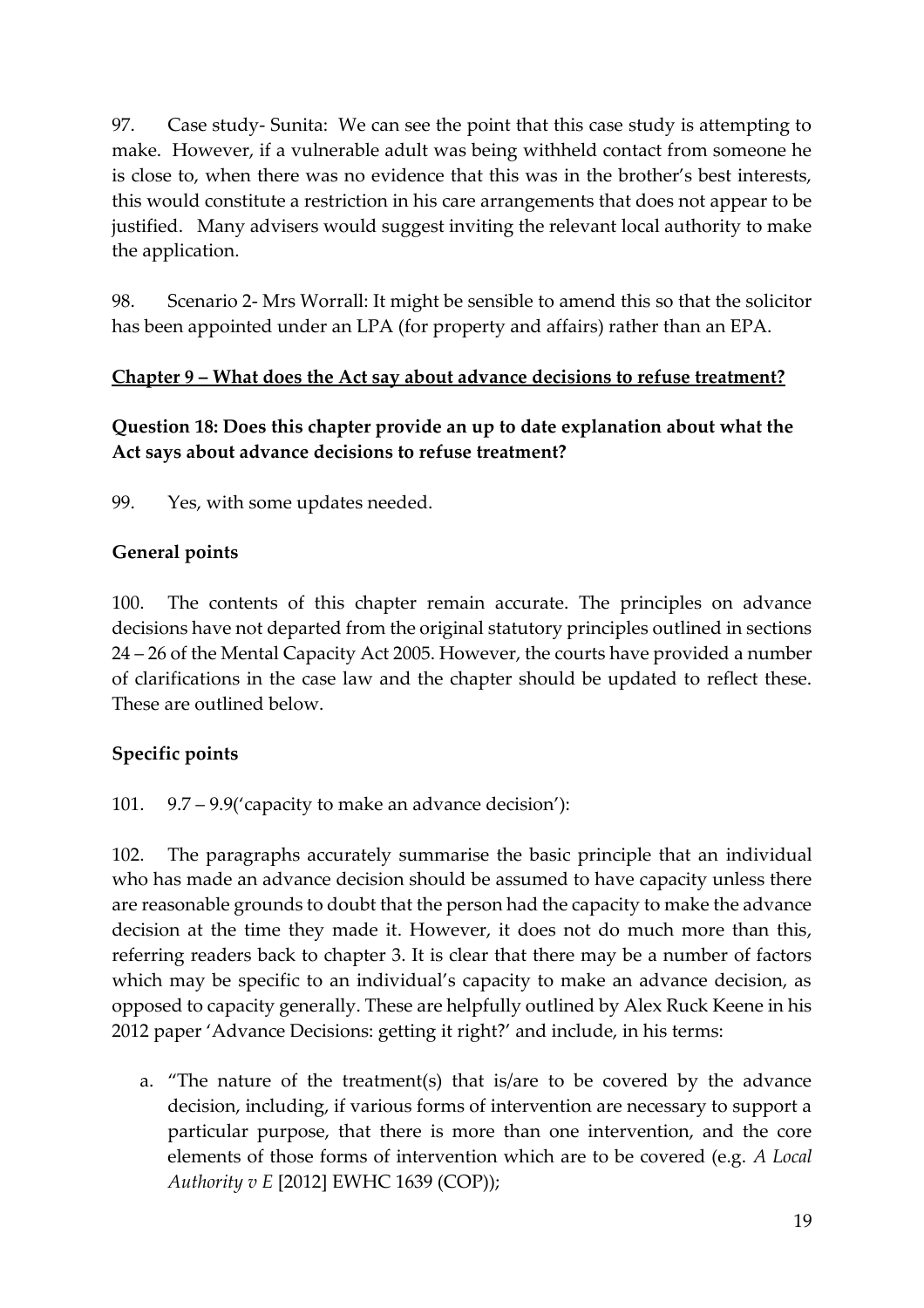- b. the circumstances (if such are specified) under which the treatment(s) are not to be started or continued;
- c. the consequences of refusing the start or the continuation of that treatment (and, in the case of life-sustaining treatment, that such may result in death);
- d. that the decision can be withdrawn or changed at any time whilst the person still has capacity to do so; but that
- e. if the decision is not withdrawn or changed, and the person loses capacity to consent to the carrying out or continuation of treatment, that decision will bind the medical professionals and may do so even if – at the time – the individual is indicating that they do not wish it to."

103. 9.11 ('what should people include in an advance decision?')

104. The Code states that "*specific rules apply to life-sustaining treatment*". It would be helpful to cross-refer readers to paragraph 9.24.

105. 9.24 ('what rules apply to advance decisions to refuse life-sustaining treatment?'):

106. We would recommend adding an introductory paragraph to this section to outline the clear message of the case law that notwithstanding the serious consequences of decisions to refuse life-sustaining treatment, such decisions embody the right to self-determination, and are to be respected provided that such decisions meet the requirements of sections 25(5) and (6). In particular, the authors are directed to the dicta of Lady Hale at [45] of *Aintree University Hospitals v James and others*[2013] UKSC 67) and Charles J at [28] of *Briggs v Briggs* [\[2016\] EWCOP 53,](http://www.bailii.org/ew/cases/EWCOP/2016/53.html) as well as to the decision in *Nottinghamshire Healthcare NHS Trust v RC* [2014] EWHC 1317 (COP), where Mostyn J held that the provisions of the Mental Health Act 1983 could not be used to override P's capacitous wishes.

107. It should however be highlighted that cases where implementation of an advance decision would lead to P's death require "a full, reasoned and contemporaneous assessment evidencing mental capacity to make such a momentous decision" (A Local Authority v E [2012] EWHC 1639 (COP), at para. [65] per Peter Jackson J).

108. 9.40 ('deciding whether an advance decision is valid'):

109. There should be an additional paragraph after the list of requirements to clarify that the validity requirements are not intended to impose a high threshold. The judgment of Charles J from *Briggs v Briggs* [\[2016\] EWCOP 53](http://www.bailii.org/ew/cases/EWCOP/2016/53.html) assists here. There, it was made clear at [22] that setting a low threshold "*would run counter to the enabling intention of ss.24 to 26 MCA 2005*". It should, however, be noted that the requirement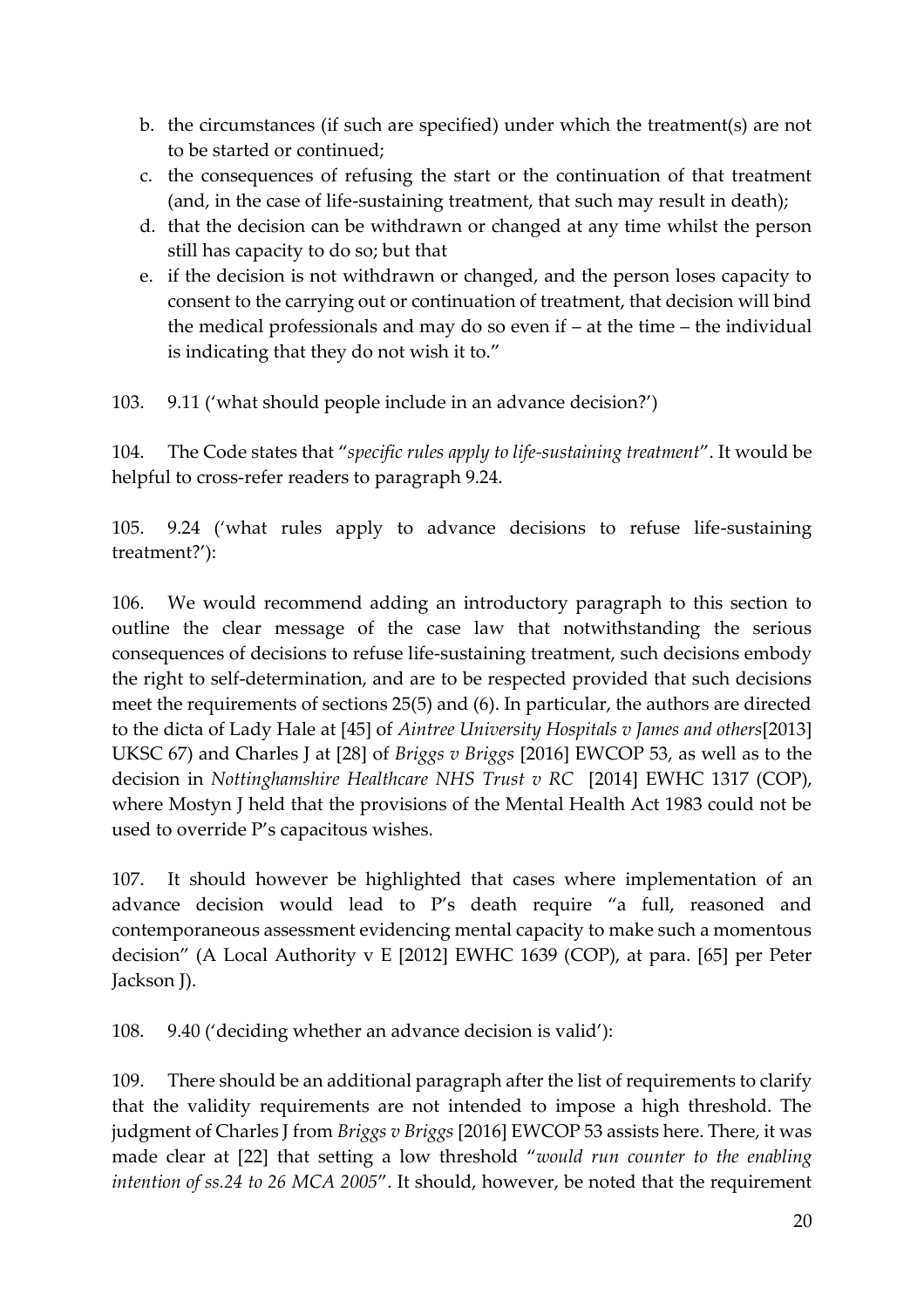for a witness does appear to be a strict one. In *An NHS Trust v D* [2012] EWHC 885 (COP) (at [16]), the Court found that the absence of a witness rendered invalid an advance decision refusing life-sustaining treatment.

110. The following practical advice was given by Theis J at [33] – [35] of *X Primary Care Trust v XB* [ 2012] EWHC 1390 (Fam):

- In the event that there is an issue raised about an advance decision, it is important it is investigated by the relevant health authorities or relevant bodies as a matter of urgency.
- There is no set form for advance decisions.
- It is in everybody's interest for there to be clarity in relation to what the terms of the advance decision are.

111. On section 25(2)(c) specifically (i.e. invalidity where the individual "*has done anything else clearly inconsistent with the advance decision remaining his fixed decision*"), the following points of clarification should be noted:

- A 'fleeting' change of mind does not appear to be sufficient. Note the following dictum of Keehan J in *Re QQ* [\[2016\] EWCOP 22](http://www.bailii.org/ew/cases/EWCOP/2016/22.html): "*I do not accept that when QQ made an advance decision in August 2015 in relation to her treatment that she was capacitous and therefore that it is a valid or lawful advance decision. If I were to be wrong on that issue, I accept Mr Wenban-Smith's submission that the contrary views that QQ has recently and fleetingly expressed from time to time, namely that she would accept treatment, would not of themselves invalidate, pursuant to s 25 (2) (c) of the Mental Capacity Act 2005, what would otherwise have been a valid advance decision. Sustained indications are necessary."*
- Peter Jackson J in A Local Authority v E [2012] EWHC 1639 (COP) found at [63] that an instruction in an advance decision that "if I exhibit behaviour seemingly contrary to this advance directive this should not be viewed as a change of decision" should not be binding.
- A good example of an accepted change of opinion can be found in *HE v A Hospital NHS Trust* [2003] EWHC 1017 (Fam). The patient, when a Jehovah's Witness, had made an advance directive refusing blood. Subsequent to this she had become betrothed to a Muslim man upon condition that she would revert to being a Muslim, and had ceased attending Jehovah's Witness meetings. The judge held that the advance directive was founded entirely on the patient's faith and could not survive the abandonment of that faith. There had therefore been a withdrawal of the advance decision.
- 112. Paras 9.38 9.44 ('deciding whether an advance decision exists'):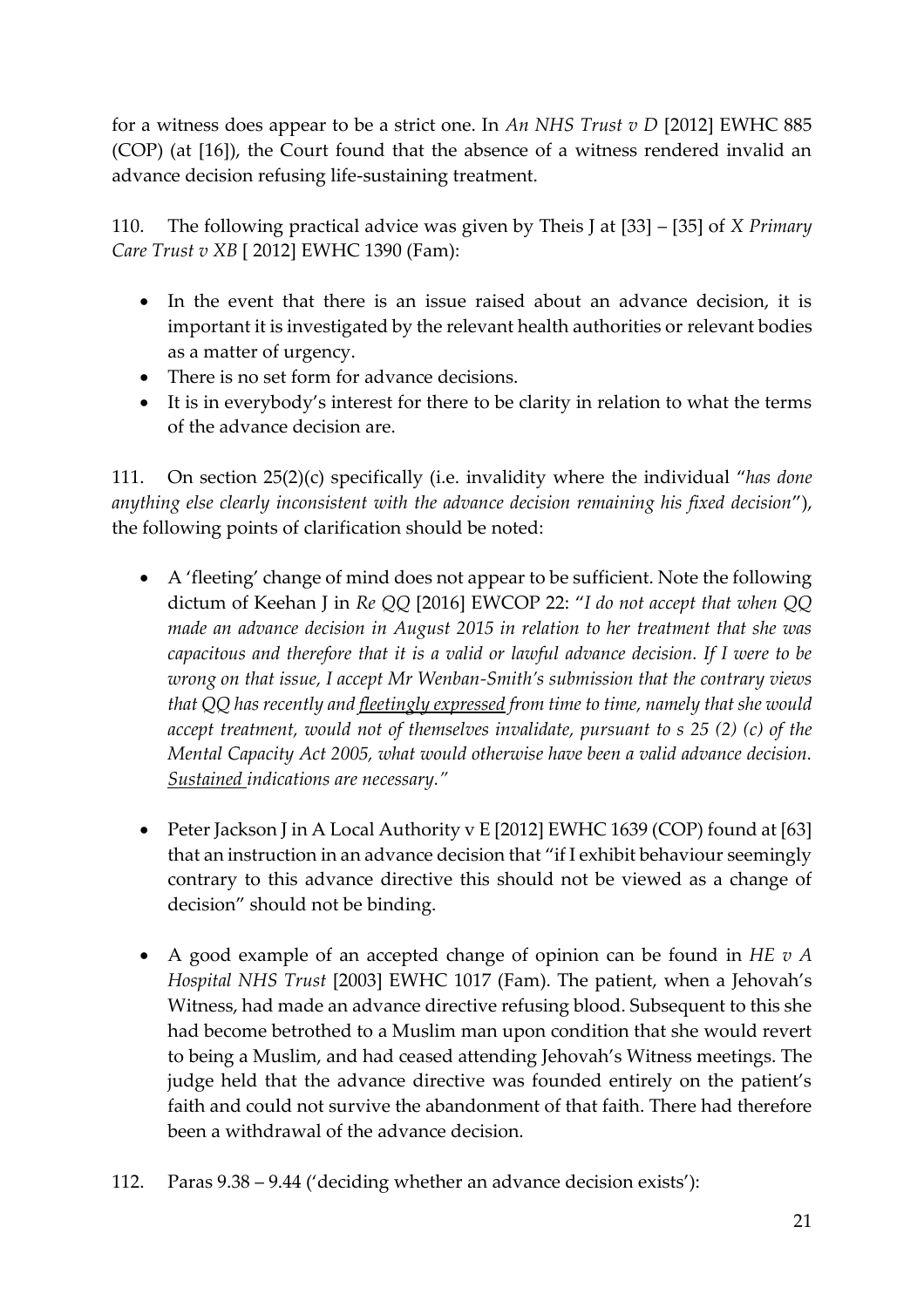113. It should be noted that the test of whether an advance decision relating to lifesustaining treatment is valid and applicable is on the balance of probabilities (*A Local Authority v E* [2012] EWHC 1639 (COP), Peter Jackson J, at [55]).

114. Paras 9.67 – 9.69 ('when can somebody apply to the Court of Protection?):

115. Any doubt about validity and/or applicability of an advance decision to refuse life-sustaining treatment should be resolved by the court in favour of preserving life (*HE v A Hospital NHS Trust* [2003] WHC 1017 (Fam)).

116. We would recommend that the authors highlight the importance of bringing any disputes about the existence, validity, and/or applicability of an advance decision to Court as quickly as possible. This was emphasised in *A Local Authority v E* [2012] EWHC 1639 (COP) (at [40]) and *X Primary Care Trust v XB* [2012] EWHC 1390 (Fam) (at [54]).

# **Question 19: Do you feel the scenarios in this chapter are both relevant and effective?**

117. Mostly, with a few exceptions.

# **Please explain your answer, and if relevant please share a more suitable scenario.**

118. Page 162 (Mrs Long): This is appropriate as an introductory scenario to the topic.

119. Page 170 (Angus): The scenario has juxtaposed the existence of a written advance decision against conflicting evidence in Angus's actions immediately before losing capacity, but has not provided any indication of a) the factors that would be weighed against one another in such a scenario or b) the ultimate answer, depending on these factors.

120. Page 172 (Mr Moss): This is a reasonable scenario, though there should also be a short paragraph addressing the alternative (and more realistic) situation where the 'guinea pig' aspect is only one of a number of reasons for which Mr Moss had previously refused retro-viral treatments. Another good scenario could be that of an individual changing religion (as in *HE v A Hospital NHS Trust* [2003] EWHC 1017 (Fam) above).

121. Other: There should be a scenario relating to situations in which healthcare professionals will be protected from liability (at or subsequent to paragraphs 9.57 – 9.60).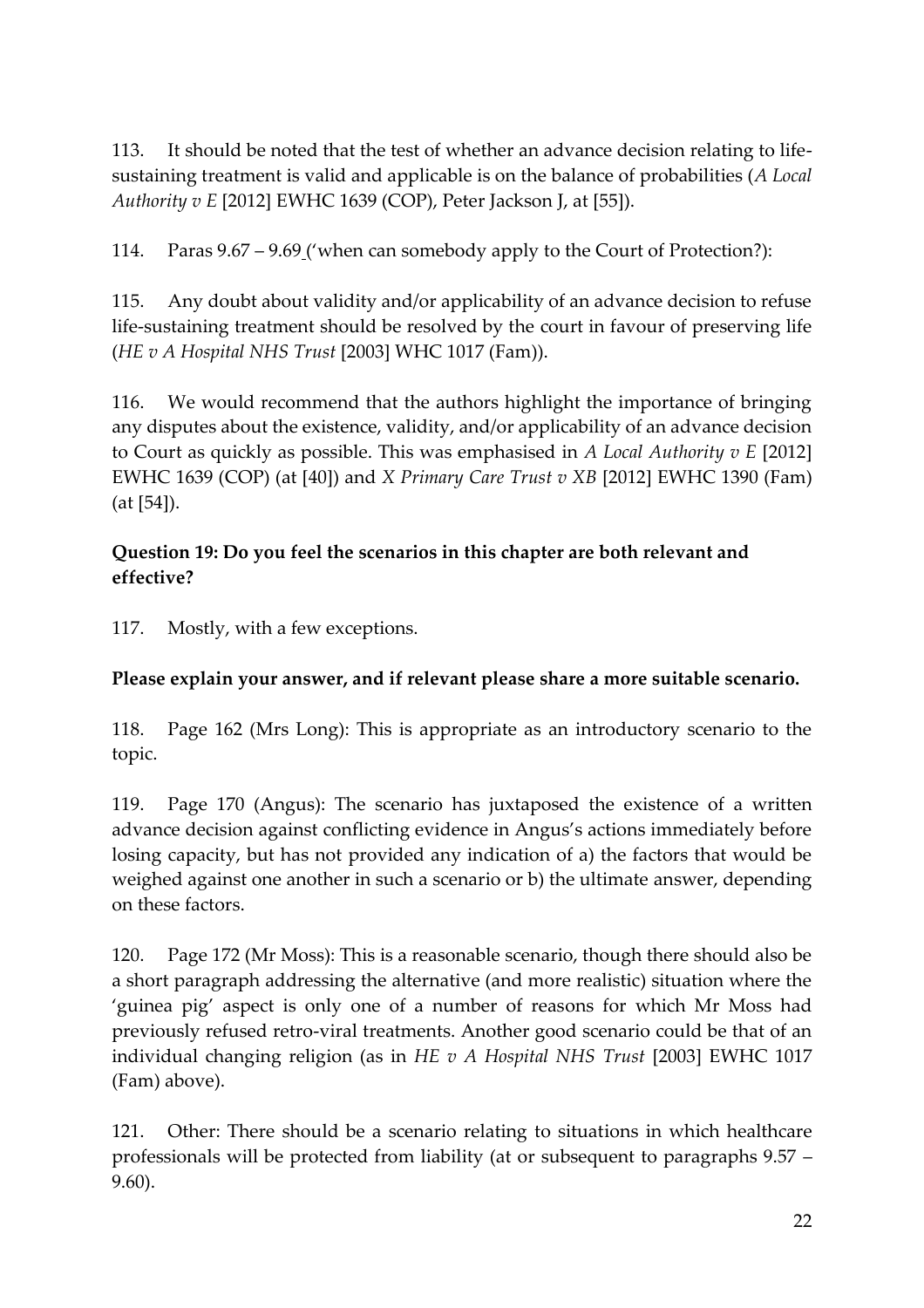# **Chapter 10 – What is the new Independent Mental Capacity Advocate service and how does it work?**

# **Question 20: Does this chapter provide an up to date explanation about what the new Independent Mental Capacity Advocate service is and how it works?**

# 122. No

# **Please explain your answer. Where possible kindly provide clear reference to specific sections of the Code of Practice you are commenting on:**

123. Much of this chapter of the Code is still valuable and applicable. As with the majority of the Code the language is clear and user-friendly.

# **General points**:

124. We would suggest that as the use of IMCAs is now relatively well-established, there is no need to refer to is as a new service. If there is to be a new Code to support the Liberty Protection Safeguards (LPS), then this chapter of the Code should crossrefer to the duties arising under revised sections 39A-D MCA 2005.

125. The revised Code should refer to the other types of statutory advocacy services such as Independent Mental Health Advocates (for example at 10.49) and Care Act advocates. A person lacking capacity to make decisions about care and treatment whose Care Act needs are being assessed must have an advocate as of right (section 67 Care Act 2014) if there is no one appropriate to "represent and support the individual" (s67(2) Care Act 2014). 10.62-10.65 will need to be updated accordingly.

126. The Care Act 2014 has put adult safeguarding on a statutory footing and 10.66- 10.68 will need to be updated to reflect this.

127. The references to medical treatment and to when the Court of Protection should be approached require significant updating.

## **Specific suggestions**

128. Para 10.2- update to reflect impact of the Care Act 2014

129. Para 10.5- perhaps include a reference to other statutory advocates

130. Paras 10.7-10.11- consider updating to terminology to reflect the Health and Social Care Act 2012 and the Care Act 2014 and check that there are no inconsistencies.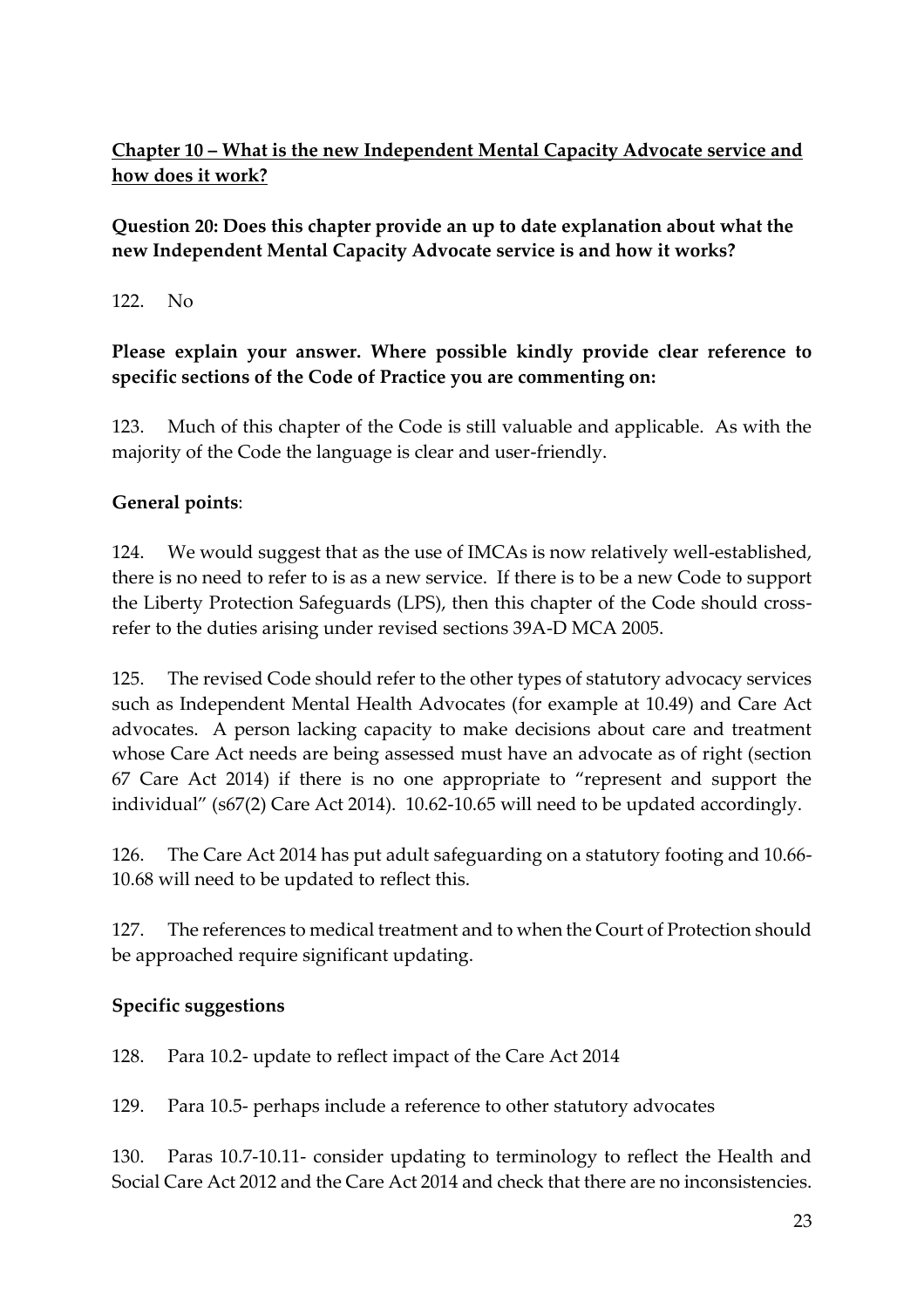131. Paras 10.15 and 10.16- see comments on 10.34-10.39.

132. Paras 10.20- Given the importance of the IMCA role and the importance on the participation of the person lacking capacity (particularly having regard to the UNCRPD), we suggest that cases where the IMCA does not meet or interview the person lacking capacity upon whom the IMCA is reporting will be exceptional. The second bullet point should read "will meet and interview the person who lacks capacity, unless exceptional circumstances prevent this. Where possible the meeting or interview will take place in private".

133. Para 10.22- could refer to experience of the IMCA scheme since the MCA, rather than pilot schemes.

134. Para 10.34- consider including a reference to the Local Government Ombudsman.

135. Para 10.37. The suggestion that only "particularly serious or urgent cases" would require an IMCA to apply to the Court of Protection (or to ensure that the relevant statutory body makes an application) does not reflect the guidance given in caselaw. It would be useful to adopt the formulation used by Peter Jackson J (as he then was) in *London Borough of Hillingdon v Neary [2011] 4 AER 584, [2011] EWHC 1377 COP*: "Significant welfare issues that cannot be resolved by discussion should be placed before the Court of Protection, where decisions can be taken as a matter of urgency where necessary."

136. Para 10.38. This is out of date, and indeed did not reflect the Official Solicitor's practice at the time of the MCA. It may be useful to refer to the Practice Direction 3B, which deals with the steps that should usually be taken before an application to the Court of Protection is made.

137. Para 10.39. This should be amended to reflect the basis on which the Administrative Court might interfere with a public law decision, rather than the current description which seems designed to put IMCAs off this course of action without providing much useful information.

*138.* Para 10.42-10.48- This section should be updated having regard to the decision in *An NHS Trust v Y (by his litigation friend the Official Solicitor) and others [2018] UKSC 46.*

139. Para 10.49- Add a reference to the availability of IMHAs.

140. Para 10.53, 10.56- update to refer to the Care Act 2014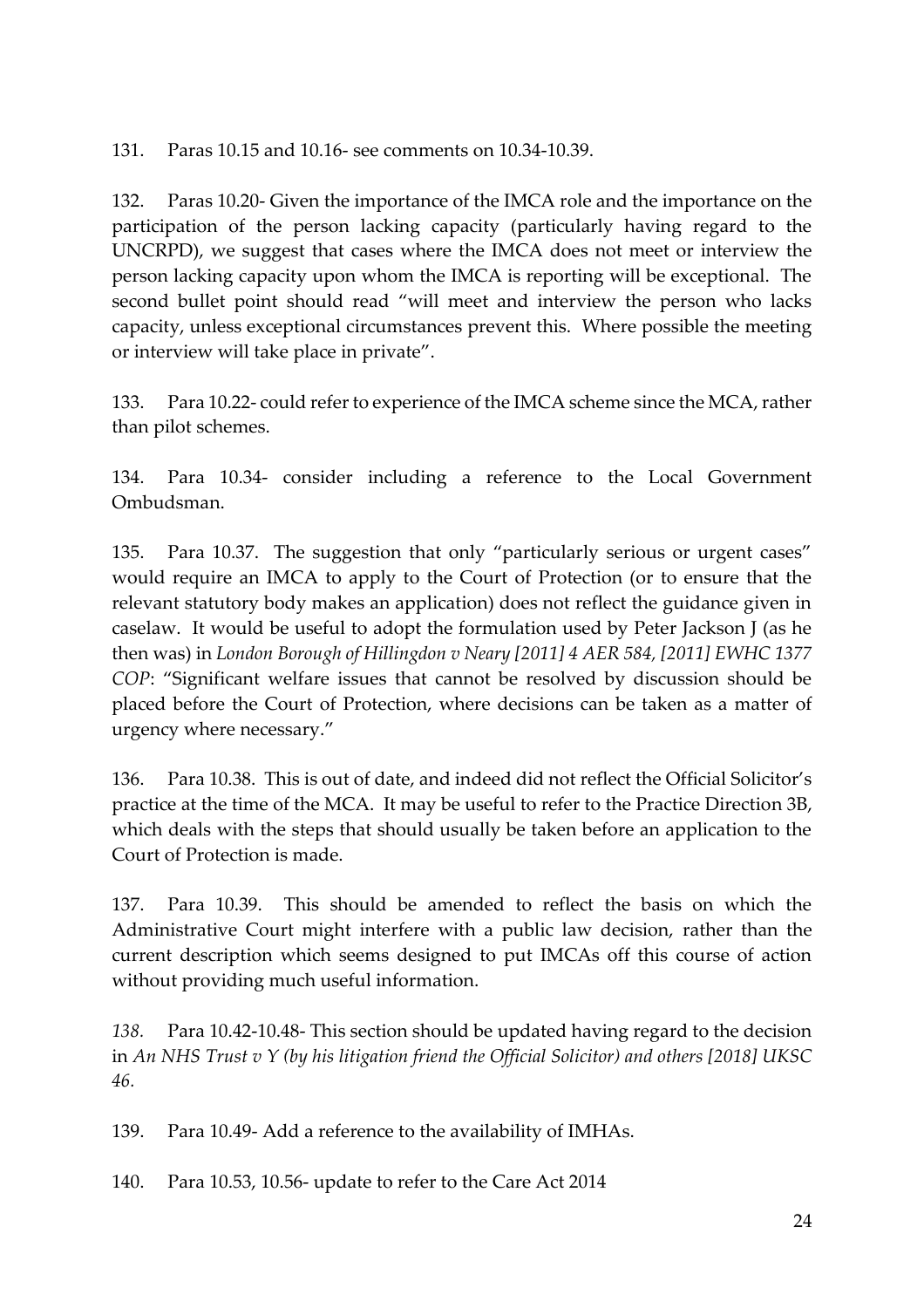141. Paras 10.59-10.10.68- update to reflect changes in the Care Act 2014.

#### **Question 21: Do you feel the scenarios in this chapter are both relevant and effective?**

142. The first two could usefully be updated.

#### **Please explain your answer, and if relevant please share a more suitable scenario.**

143. Scenario 1: Using an IMCA- This would be more informative if it included the outcome of the local authority's decision, and the options available to the IMCA.

144. Scenario 2: Using an IMCA for serious medical treatment- It may be useful to be clearer about who the decision-maker is in this context.

**Chapter 11 – How does the Act affect research projects involving a person who lacks capacity?**

**Question 22: Does this chapter provide an up to date explanation about how the Act affects research projects involving a person who lacks capacity?**

**Please explain your answer. Where possible kindly provide clear reference to specific sections of the Code of Practice you are commenting on:**

145. We have no comments to make on this chapter

#### **Question 23: Do you feel the scenarios in this chapter are both relevant and effective?**

**Please explain your answer, and if relevant please share a more suitable scenario.**

146. No comment.

**Chapter 12 – How does the Act apply to children and young people?**

**Question 24: Does this chapter provide an up to date explanation about how the Act applies to children and young people?**

147. No

**Please explain your answer. Where possible kindly provide clear reference to specific sections of the Code of Practice you are commenting on:**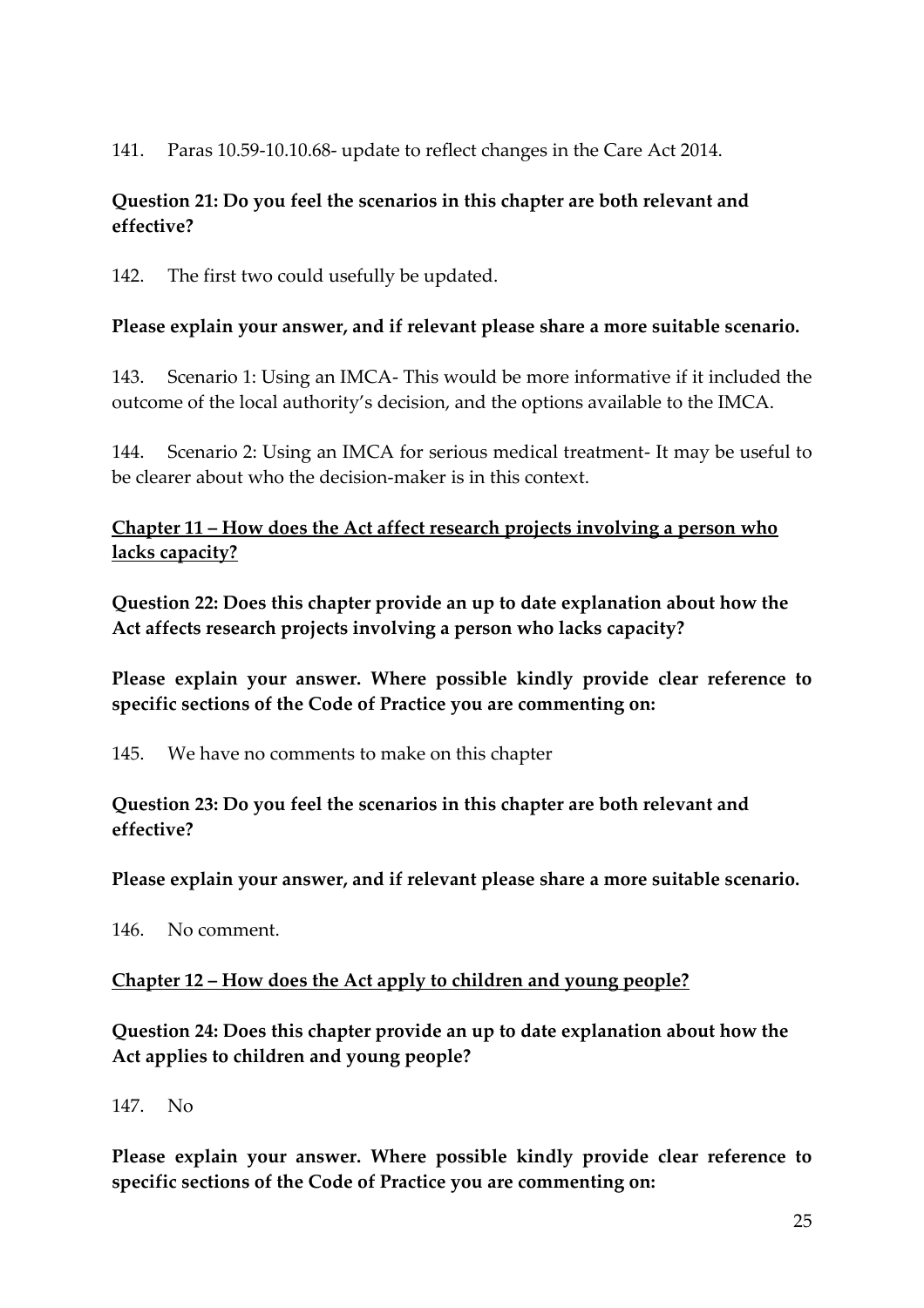148. Understandably, the current Chapter 12 gives insufficient guidance in relation to the deprivation of the liberty of children.

149. In particular, the guidance will require updating to take account of the important cases of:

- (a) *RE D [2017] EWCA Civ 1695*: In this case the Court of Appeal concluded that parents could, in principle consent to the confinement of their incapacitated child. It is understood that Charles J made an order authorising the deprivation of liberty of a 16-year-old notwithstanding parental consent. Re D has been appealed to the Supreme Court and that decision will also require detailed consideration.
- (b) *RE A-F (Children) [2018] EWHC 138* (Fam): In this case Sir James Munby set out what the autonomous convention term "confinement" means in relation to children of a variety of age ranges and, in addition, gave guidance on the process to be followed where parental consent is either not available or would not amount to appropriate authority for a deprivation of liberty in the particular circumstances.
- *(c)* It would be useful to provide further guidance on transfers to and from the Court of Protection in cases of 16-17 year olds, in particular as set out in *B v RM and ors [2010] EWHC 3802 (Fam).*
- *(d)* This chapter will need to reflect the inclusion of 16-17-year olds in the proposed Liberty Protection Scheme.

## **Question 25: Do you feel the scenarios in this chapter are both relevant and effective?**

150. Partly.

#### **Please explain your answer, and if relevant please share a more suitable scenario.**

151. Scenarios: The final scenario could be improved by ensuring that the guidance on *B v RM* is included.

## **Chapter 13 – What is the relationship between the Mental Capacity Act and the Mental Health Act 1983?**

**Although it has been announced that there will be new Mental Health Legislation we would still appreciate your comments on this chapter.**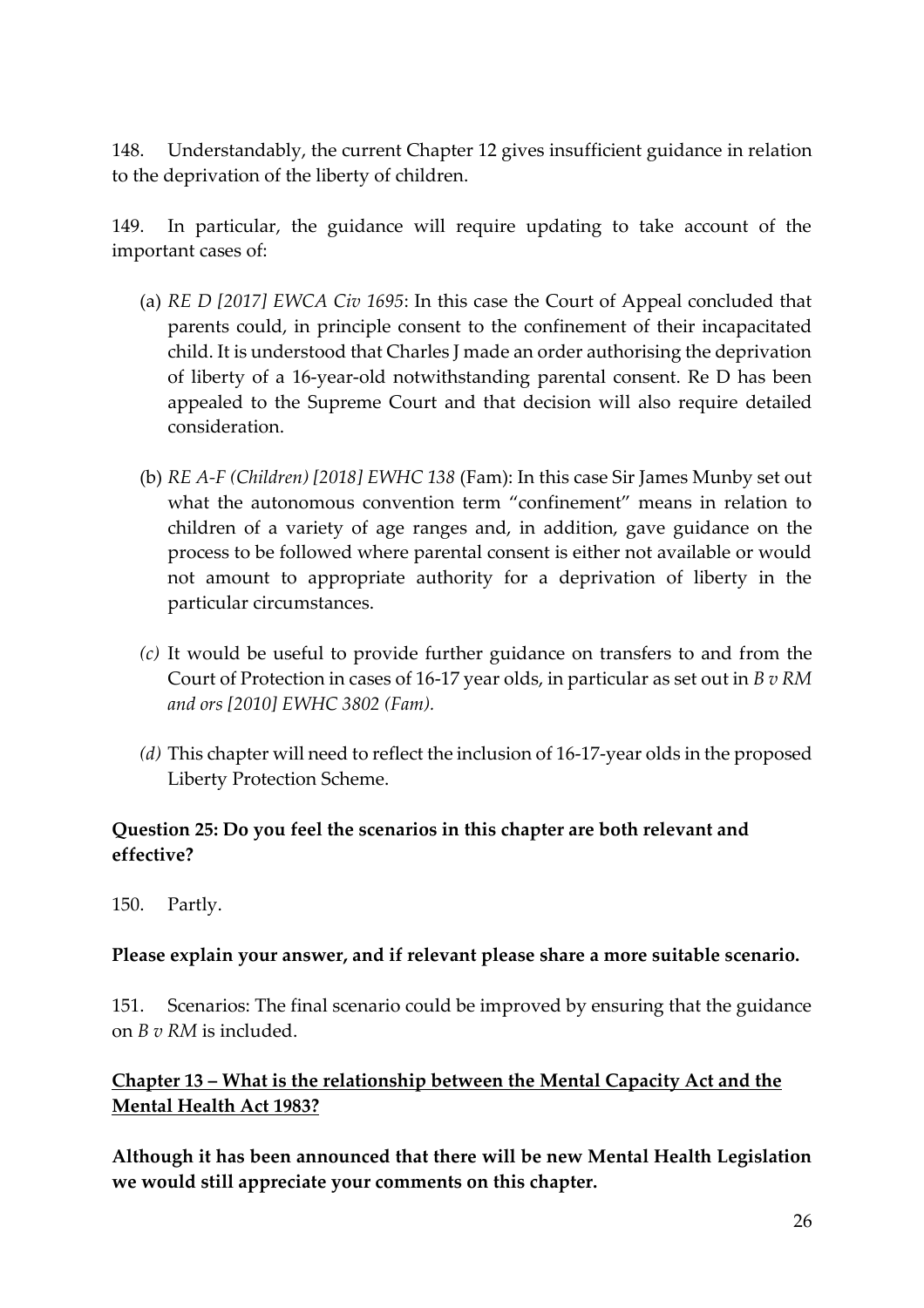# **Question 26: Does this chapter provide an up to date explanation about the relationship between the Mental Capacity Act and the Mental Health Act 1983?**

#### 152. No

# **Please explain your answer. Where possible kindly provide clear reference to specific sections of the Code of Practice you are commenting on:**

153. This chapter was out of date at the time of publication. It was written prior to the inclusion of deprivation of liberty powers into the MCA through s 4A, 16A, schedules A1 and 1A. There is no reference to the interface between the MHA and MCA provided by schedule 1A which has variously been described as 'fiendish' and 'impenetrable'.

154. Schedule 1A comprises 5 case scenarios A-E. It stipulates 'conditions' for the application of each including an 'objection' criterion which has caused difficulties on the ground. There is case law under these provisions attempting to elucidate their proper application.

155. 13.22 refers to after-care under supervision under the MHA which was repealed by the MHA 2007, and replaced by community treatment orders under s 17A MHA.

## **Question 27: Do you feel the scenarios in this chapter are both relevant and effective?**

156. No

157. For the reasons above the scenarios need reconsideration. They are neither relevant nor effective in elaborating the issues arising under schedule 1A.

#### **Chapter 14 – What means of protection exist for people who lack capacity to make decisions for themselves?**

**Question 28: Does this chapter provide an up to date explanation about the means of protection that exist for people who lack capacity to make decisions for themselves?**

158. No

**Please explain your answer. Where possible kindly provide clear reference to specific sections of the Code of Practice you are commenting on:**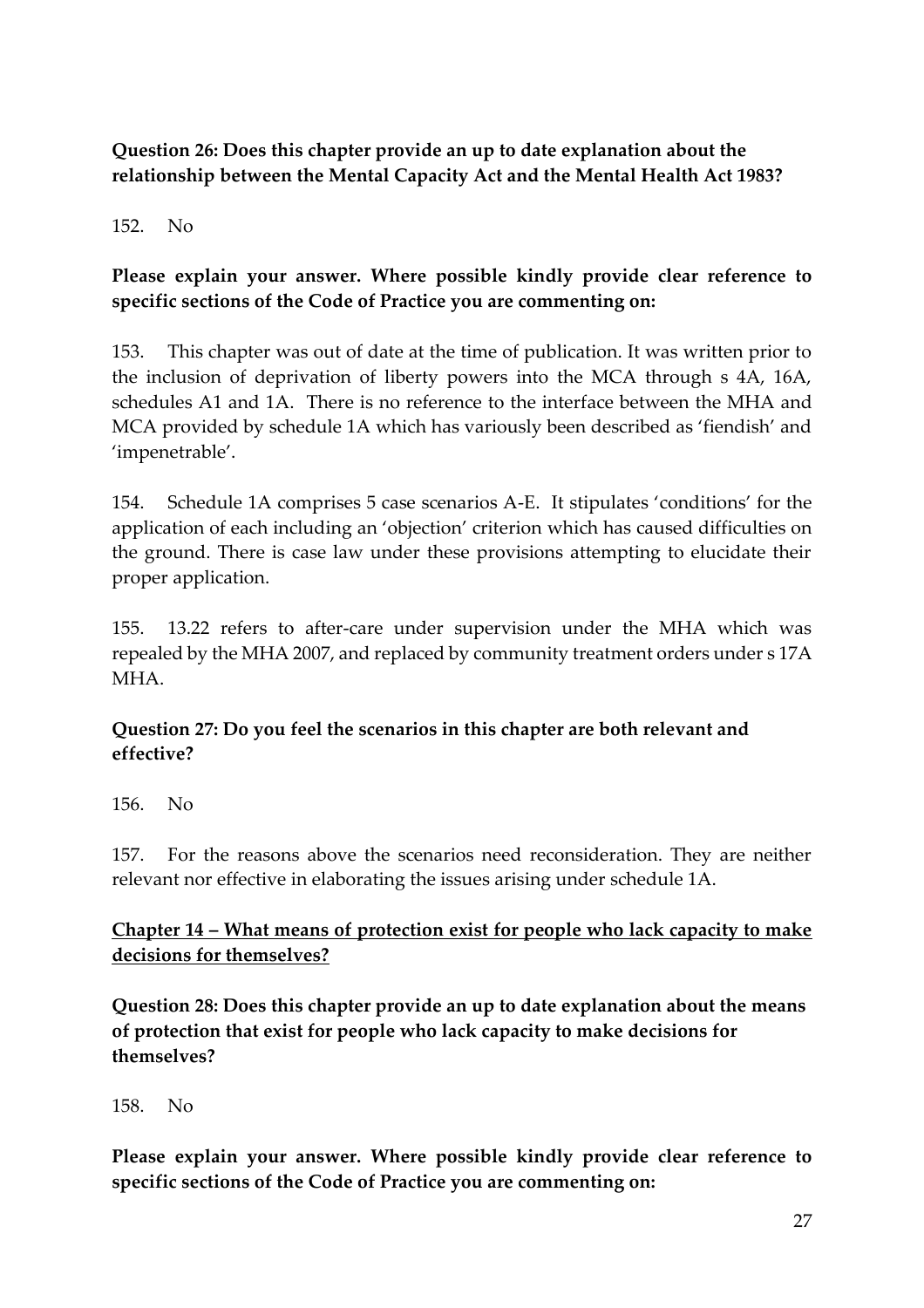159. This chapter is now out of date.

160. There has been a significant wholesale reform of social care legislation since the Code was drafted. The Code needs to reference the relevant provisions of the Care Act 2014 and Social Services and Well-being (Wales) Act 2014. There is now for the first time a statutory framework for adult safeguarding.

161. Section 4(2) (e) Care Act 2014 places a duty on a local authority to establish and maintain a service for providing people in its area with information and advice about how to raise concerns about the safety or wellbeing of an adult who has needs for care and support.

162. Section 9 imposes a duty on an authority to assess whether an adult has needs for care and support in cases where it appears that they may have such needs.

163. Section 11(2) requires the authority to carry out a needs assessment even where the adult refuses where the adult is experiencing or is at risk of abuse or neglect.

164. Section 18 imposes a duty on an authority to meet eligible needs and section 19 gives it a power to meet assessed needs even where there is no duty.

165. Sections 42-47 Care Act 2014 deal with safeguarding adults at risk of abuse and neglect.

166. Section 42 imposes a duty of inquiry on a local authority to make inquiry where it has reasonable cause to suspect that an adult in its area has needs for care and support, is experiencing, or is at risk of, abuse or neglect, and as a result of those needs is unable to protect himself/herself against the abuse or the risk of it. Abuse includes financial abuse.

167. Section 43 requires a local authority to establish a Safeguarding Adults Board for its area whose objective is to help and protect adults in its area.

168. Section 44 explains the circumstances in which a SAB must arrange for a review of a case involving an adult in its area with needs for care and support - this includes where there is a reasonable cause for concern about how agencies/persons worked together to safeguard the adult and the SAB knows or suspects that the adult has experienced serious abuse or neglect.

169. Section 47 provides for the protection of property of adults being cared for away from home and imposes a duty on a local authority to take reasonable steps to prevent or mitigate loss/damage where an adult is having needs for care and support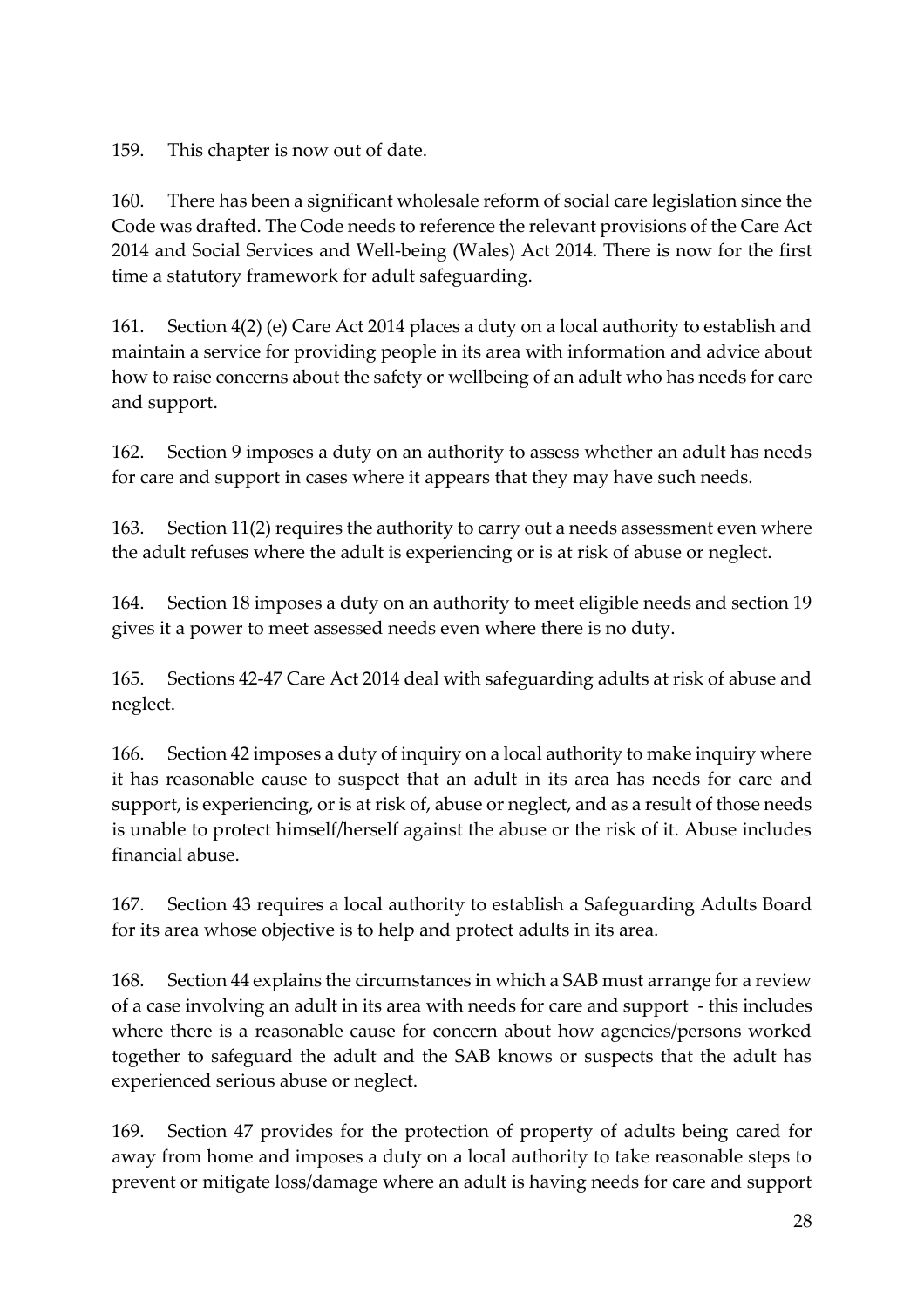in a way that involves provision of accommodation / hospitalisation; the adult is unable to protect or deal with the property and no suitable arrangements have been / are being made. The performance of the duty allows the authority to enter premises on reasonable notice and at a reasonable time and deal with the property as is reasonably necessary provided that it has the consent of the person authorised under the MCA 2005 to give consent on P's behalf or where there is no such person, the local authority is satisfied that exercising the power to enter would be in P's best interests. Obstruction of the exercise of the power without reasonable cause is a criminal offence which can be punished by a fine.

170. The Act is to be read with statutory guidance which deals with safeguarding at Chapter 14. This provides examples of what amounts to abuse and neglect and sets out relevant scenarios.

171. Health and social care providers in England are now regulated by the Care Quality Commission which has enforcement powers against the providers. The Welsh Regulators are Care Inspectorate Wales and Healthcare Inspectorate Wales.

172. Para 14.4 - No Secrets guidance has been replaced by the statutory guidance under the Care Act 2014.

173. Para 14.5 - Age Concern is now Age UK. Community Legal Service Direct is now known as Civil Legal Advice - <https://www.gov.uk/civil-legal-advice>

174. Para 14.7. The Fraud Act 2006 is in force. The offences should not be described a new. It should be pointed out that secrecy is not an element of the offence.

175. 14.10 Court of Protection visitors – refer to OPG Practice Note 6 which explains who Court of Protection visitors are.

176. 14.26 Explain that applies to acts and omissions and that wilful neglect is more than neglect/carelessness. Put in a reference to *R v Nursing* [2012] EWCA Crim 2521 which explains the purpose of s. 44 MCA 2005. The CPS has published guidance on prosecuting crimes against older people - [https://www.cps.gov.uk/legal](https://www.cps.gov.uk/legal-guidance/older-people-prosecuting-crimes-against)[guidance/older-people-prosecuting-crimes-against](https://www.cps.gov.uk/legal-guidance/older-people-prosecuting-crimes-against)

177. 14.27 - Needs wholesale revision and to refer to the Safeguarding Adults Boards regime established by section 43 Care Act 2014 – see above.

178. 14.29 - The Safeguarding Vulnerable Groups Act 2006 was amended by Protection of Freedoms Act 2012 which established the Disclosure and Barring Service and carries out the functions previously undertaken by the Criminal Records Bureau (CRB) and the Independent Safeguarding Authority (ISA). It is responsible for: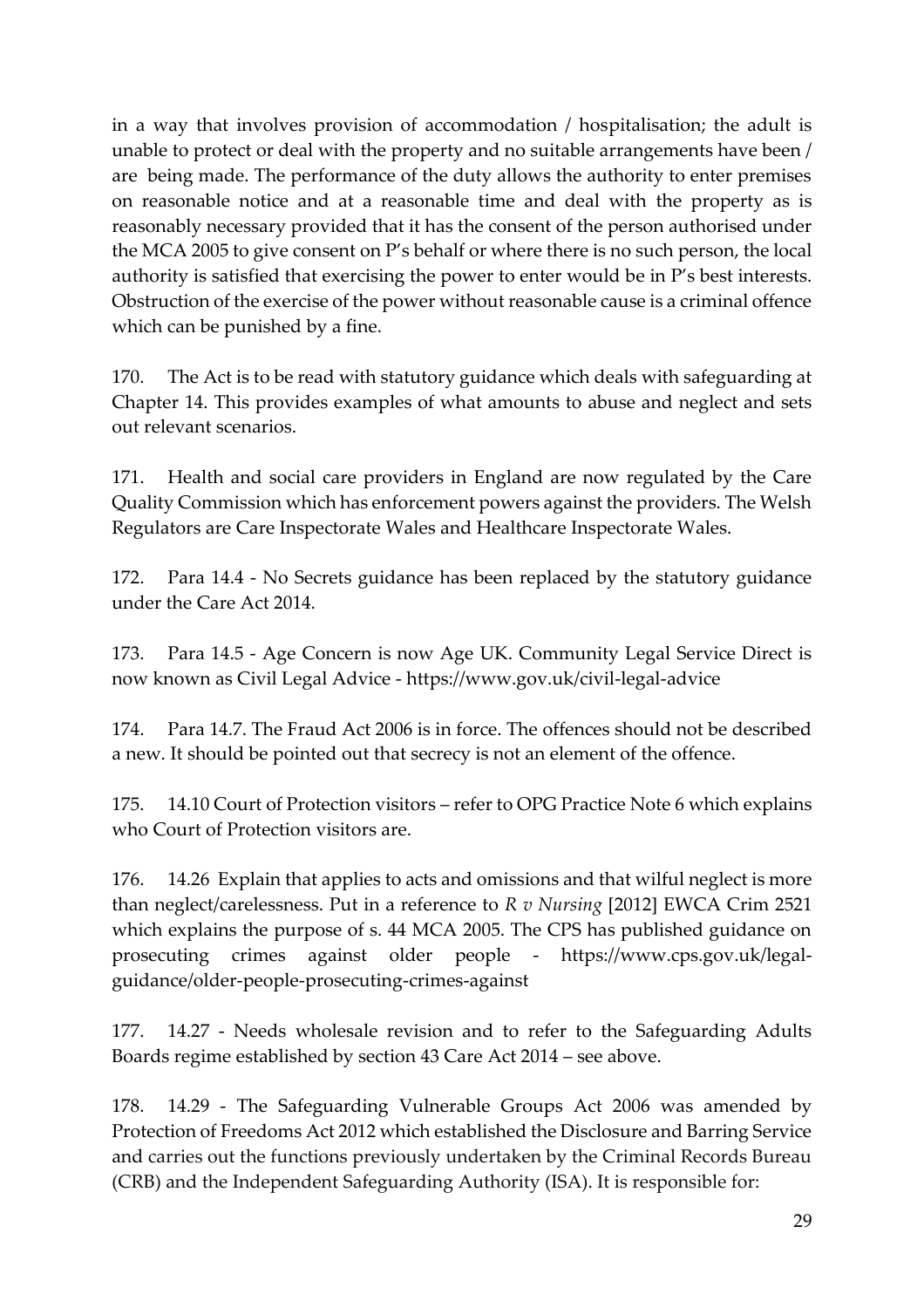- Processing requests for, and issuing, DBS checks for England, Wales, the Channel Islands and the Isle of Man
- Making considered decisions regarding whether an individual should be barred from engaging in regulated activity with children, adults or both, in England, Wales and Northern Ireland
- Maintaining the children's and adults' barred lists

179. An enhanced DBS check is suitable for people working with children or adults in certain circumstances such as those in receipt of healthcare or personal care. An enhanced check is also suitable for a small number of other roles such as taxi licence applications or people working in the Gambling Commission.

180. An individual cannot apply for an enhanced check by themselves. There must be a recruiting organisation who needs the applicant to get the check. This is then sent to DBS through a <u>registered body</u>.<sup>2</sup>

181. The service is free for <u>volunteers</u>.<sup>3</sup>

14.32 - The regulator in England is the Care Quality Commission. In Wales the [Regulation and Inspection of Social Care \(Wales\) Act 2016](http://senedd.assembly.wales/mgIssueHistoryHome.aspx?IId=12110) came into force in April 2018 and required care homes previously registered under the Care Standards Act 2000 to register under the 2016 Act. In 2017, the social care workforce regulator Care Council for Wales became Social Care Wales.

#### **Question 29 - Do you feel the scenarios in this chapter are both relevant and effective?**

182. No

 $\overline{a}$ 

**Please explain your answer, and if relevant please share a more suitable scenario.**

183. These should be revised in light of the changes set out above.

**Chapter 15 – What are the best ways to settle disagreements and disputes about issues covered in the Act?**

**Question 30: Does this chapter provide an up to date explanation about the best ways to settle disagreements and disputes about issues covered in the Act?**

<sup>2</sup> <https://www.gov.uk/government/organisations/disclosure-and-barring-service/about>

<sup>3</sup> https://www.gov.uk/government/publications/disclosure-application-process-for-volunteers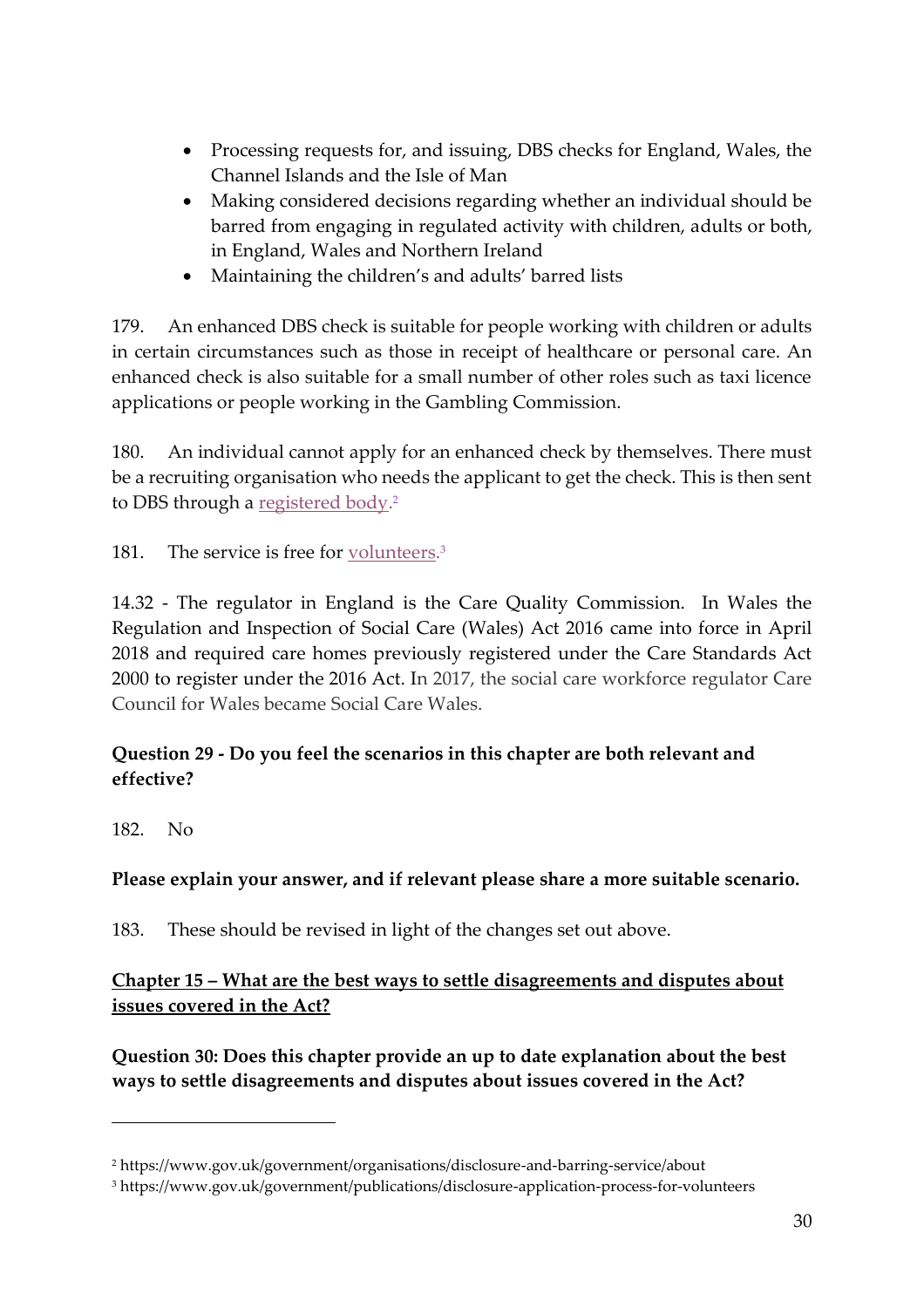#### 184. No

## **Please explain your answer. Where possible kindly provide clear reference to specific sections of the Code of Practice you are commenting on:**

#### **General points:**

185. We agree with the philosophy in this chapter as to the value of settling disputes without litigation. It is important to strike the right balance with ensuring that appropriate cases are brought to court in a timely fashion. It may be useful to refer to the Office of the Public Guardian's mediation pilot (see for example [https://publicguardian.blog.gov.uk/2019/02/18/testing-how-an-opg-mediation](https://publicguardian.blog.gov.uk/2019/02/18/testing-how-an-opg-mediation-service-might-help-protect-vulnerable-people/)[service-might-help-protect-vulnerable-people/\)](https://publicguardian.blog.gov.uk/2019/02/18/testing-how-an-opg-mediation-service-might-help-protect-vulnerable-people/). We think it is essential to emphasise the importance in mediation and ADR of the person lacking capacity having a voice within the ADR process. As the Code notes at 5.64, an agreement may not in itself be in the person's best interests. The sections on legal aid are significantly out of date and require revision in light of the changes brought about by the Legal Aid Sentencing and Punishment of Offenders Act 2012 (LASPOA 2012).

186. Advocacy is often suggested in this chapter. It is important to make it clear firstly that advocates are not mediators. Secondly, there are significant pressures on advocacy services and their availability is likely to be contingent on the contracting arrangements between local authorities and advocacy services in a given area.

#### **Specific points**

187. Para 15.3- The CLS no longer exists

188. Para 15.4- We are concerned that this may present an unrealistic picture of the availability of advocacy services.

189. Para 15.6- This make an important point about the importance of a person lacking capacity being represented in mediation and ADR. Advocacy is not the only method of achieving this- an alternative may be for the person lacking capacity having legal representation.

190. Para 15.11- It is our understanding that the National Mediation Helpline has been closed and replaced by an online service. Family mediation is geared more specifically to separating couples and will not always be a useful source for disputes arising under the MCA. It may be worth mentioning that mediation can take place during the course of proceedings in the Court of Protection so can be deployed at a later stage of a dispute.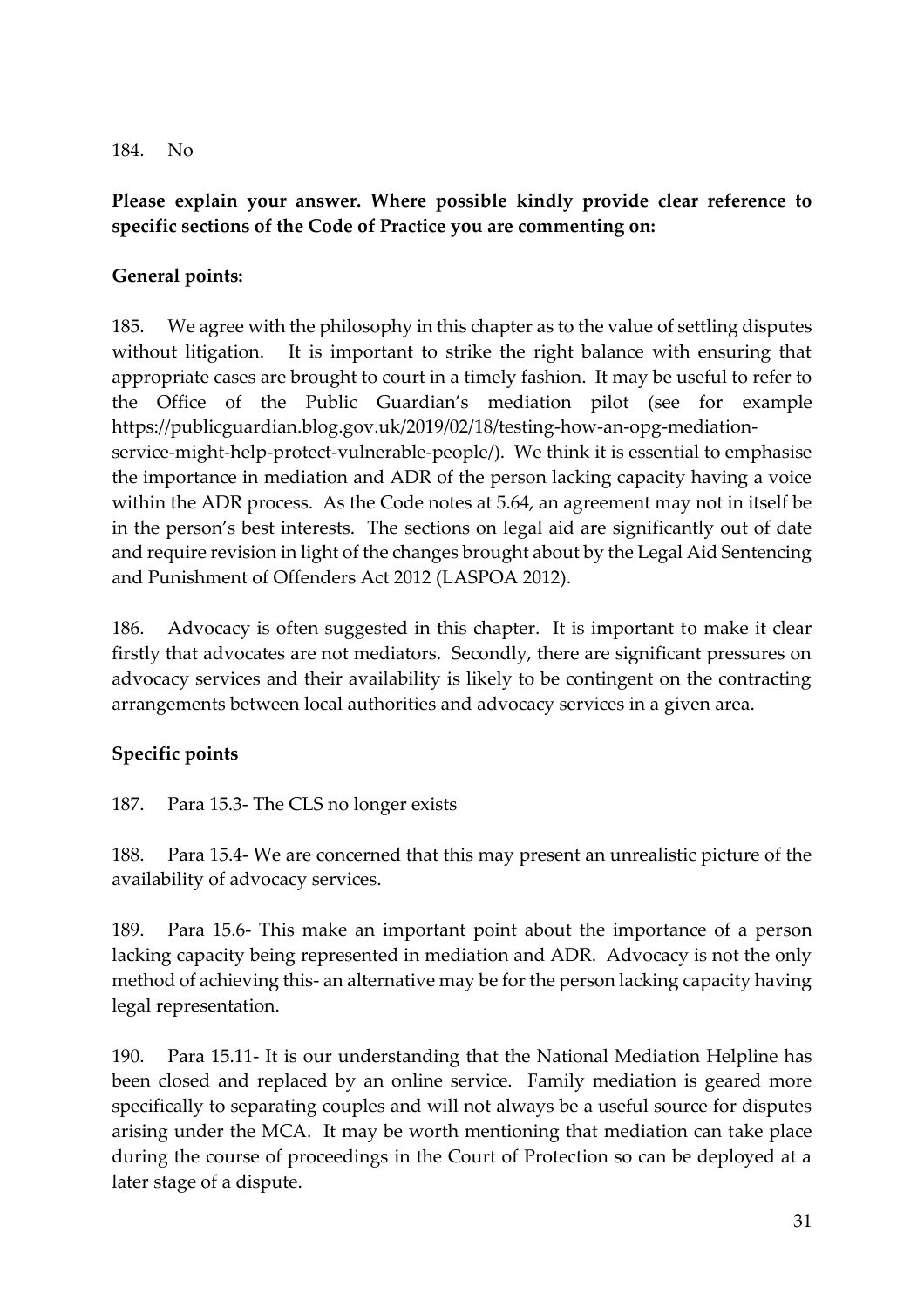191. Para 15.14-15.32- This section will require updating to ensure it is still accurate following the NHS Act 2006, the Health and Social Care Act 2012 and the Care Act 2014. Some of the references are out of date for example the Mental Health Act Commission no longer exists and its functions have been assumed by the Care Quality Commission.

192. Para 15.35-15.36. It is always preferable to resolve disputes without litigation where possible. However as Peter Jackson J as he then was observed *in London Borough of Hillingdon v Neary [2011] 4 AER 584, [2011] EWHC 1377 COP*, Court of Protection proceedings need not be adversarial; they are inquisitorial in nature and judges take seriously their responsibility in COPR r1.3 to encourage parties to make use of ADR where this is appropriate. Contentious property and affairs cases will always be referred to a Dispute Resolution Hearing (Practice Direction 3B, paragraph 3.4).

193. Para 15.36- This needs to be updated in light of *An NHS Trust v Y (by his litigation friend the Official Solicitor) and others [2018] UKSC 46*, and to be consistent with other references in the Code.

194. Para 15.37-15.44- This section is out of date and should be re-written following LASPOA 2012.

#### **Question 31. Do you feel the scenarios in this chapter are both relevant and effective?**

195. Yes

#### **Please explain your answer, and if relevant please share a more suitable scenario.**

196. No comment

#### **Chapter 16 – What rules govern access to information about a person who lacks capacity?**

**Question 32: Does this chapter provide an up to date explanation about the rules that govern access to information about a person who lacks capacity?**

197. No

**Please explain your answer. Where possible kindly provide clear reference to specific sections of the Code of Practice you are commenting on:**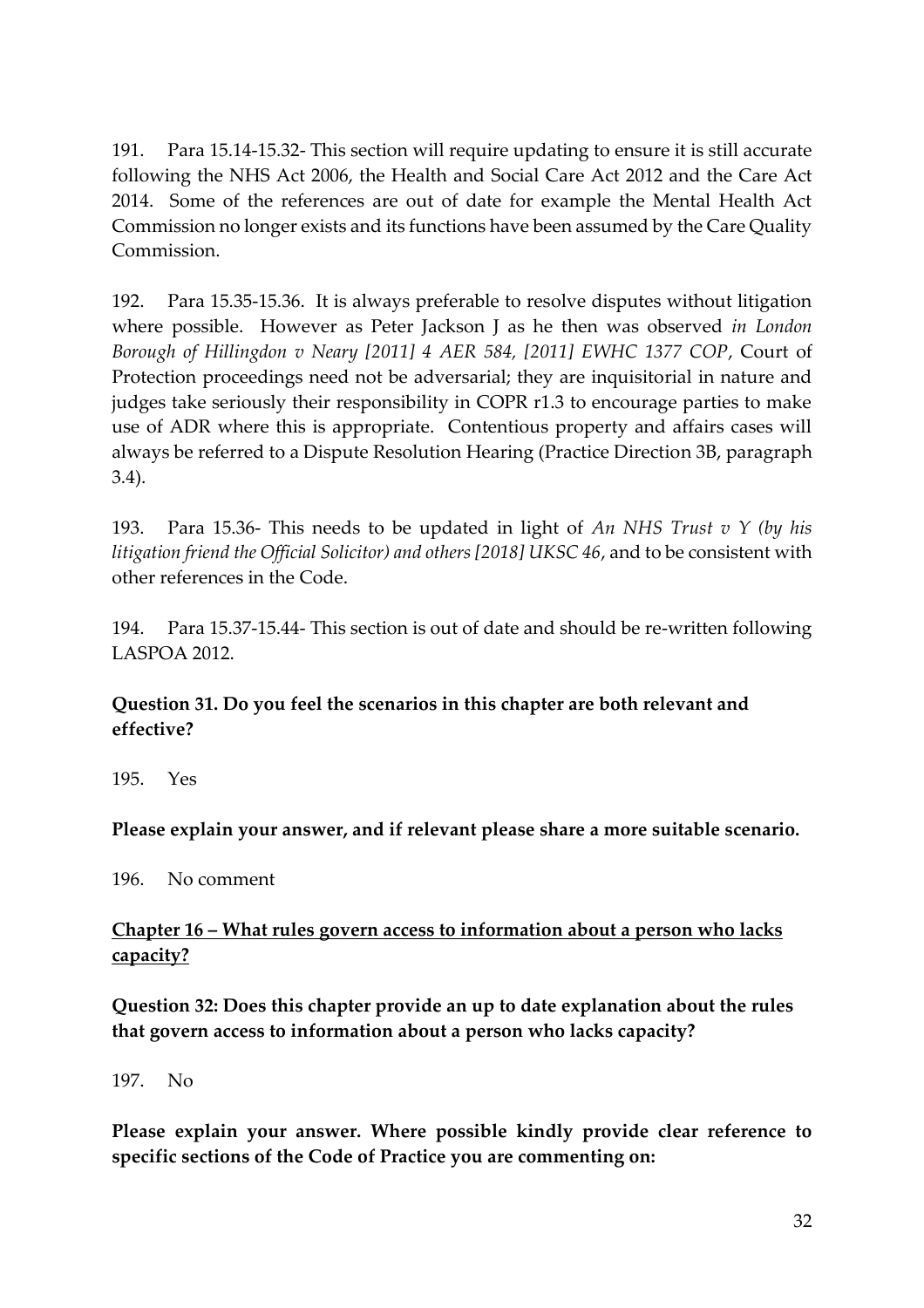198. This chapter requires updating to take account of the General Data Protection Regulation.

#### **Question 33: Do you feel the scenarios in this chapter are both relevant and effective?**

199. No comment

**Please explain your answer, and if relevant please share a more suitable scenario.**

200. No comment

#### **Key words and phrases used in the Code**

**Question 34: Are the key words and phrases up to date?**

201. No

#### **Please explain your answer. If relevant, please also provide suggestions of additional key words or phrases that should be included.**

202. Adult Protection Procedures- replace with Adult Safeguarding Procedures

203. Aftercare under supervision- this has been abolished. Consider adding Community Treatment Order

204. Approved Social Worker- replace with Approved Mental Health Practitioner

205. Bournewood Provisions- replace with Deprivation of Liberty Safeguards (and/or Liberty Protection Safeguards

206. Mental Health Review Tribunal – only relevant to Wales and replaced in England with First Tier Tribunal (Mental Health). Consider using "Mental Health Tribunal" for both.

#### **Annex A**

#### **Question 35: Is the Annex up to date?**

207. No comment.

**Please explain your answer, and if relevant please provide any other items you would find useful in the Annex:**